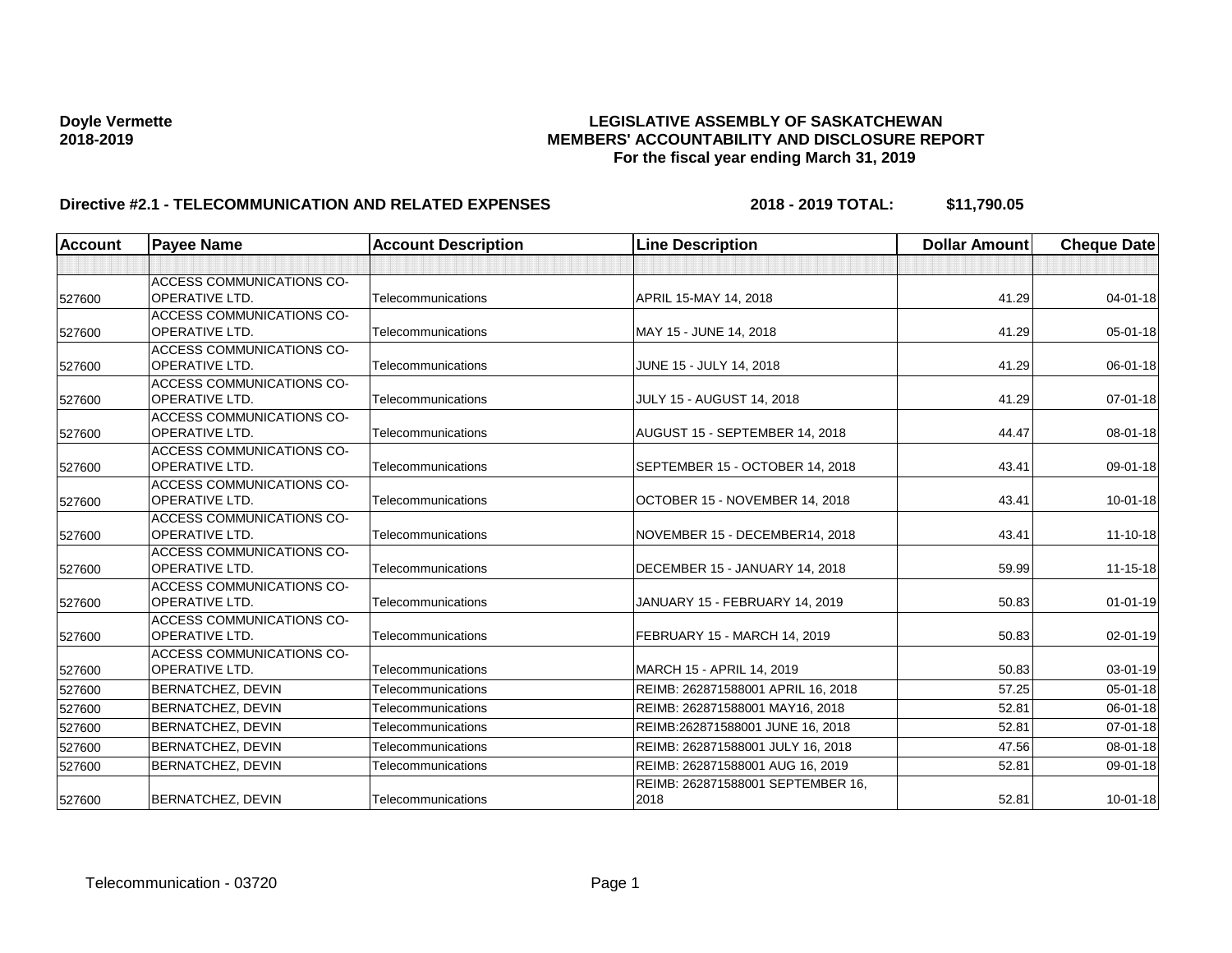| <b>Account</b> | <b>Payee Name</b>        | <b>Account Description</b> | <b>Line Description</b>               | <b>Dollar Amount</b> | <b>Cheque Date</b> |
|----------------|--------------------------|----------------------------|---------------------------------------|----------------------|--------------------|
|                |                          |                            |                                       |                      |                    |
| 527600         | <b>BERNATCHEZ, DEVIN</b> | Telecommunications         | REIMB: 262871588001 OCTOBER 16, 2018  | 52.81                | $11 - 01 - 18$     |
| 527600         | BERNATCHEZ, DEVIN        | Telecommunications         | REIMB: 262871588001 NOVEMBER 16, 2018 | 52.81                | $12 - 01 - 18$     |
| 527600         | BERNATCHEZ, DEVIN        | Telecommunications         | REIMB: 262871588001 DECEMBER 16, 2018 | 75.18                | $01 - 01 - 19$     |
| 527600         | BERNATCHEZ, DEVIN        | Telecommunications         | REIMB: 02628715 JANUARY 16, 2019      | 52.81                | 02-01-19           |
| 527600         | BERNATCHEZ, DEVIN        | Telecommunications         | REIMB: 26871588001 FEBRUARY 16, 2019  | 52.81                | 03-01-19           |
| 527600         | <b>BERNATCHEZ, DEVIN</b> | Telecommunications         | REIMB: 262871588001 MARCH 16, 2019    | 53.39                | 03-16-19           |
| 527600         | POWERLAND COMPUTERS LTD. | Telecommunications         | MARCH 2018 INTERNET                   | 53.00                | 06-20-18           |
| 527600         | POWERLAND COMPUTERS LTD. | Telecommunications         | APRIL 2018 INTERNET                   | 53.00                | 05-01-18           |
| 527600         | POWERLAND COMPUTERS LTD. | Telecommunications         | MAY 2018 INTERNET                     | 53.00                | 06-01-18           |
| 527600         | POWERLAND COMPUTERS LTD. | Telecommunications         | JUNE 2018 INTERNET                    | 53.00                | 06-05-18           |
| 527600         | POWERLAND COMPUTERS LTD. | Telecommunications         | JULY 2018 INTERNET                    | 53.00                | 07-04-18           |
| 527600         | POWERLAND COMPUTERS LTD. | Telecommunications         | <b>AUGUST 2018 INTERNET</b>           | 53.00                | 08-02-18           |
| 527600         | POWERLAND COMPUTERS LTD. | Telecommunications         | SEPTEMBER 2018 INTERNET               | 53.00                | 09-05-18           |
| 527600         | POWERLAND COMPUTERS LTD. | Telecommunications         | OCTOBER 2018 INTERNET                 | 53.00                | $11-01-18$         |
| 527600         | POWERLAND COMPUTERS LTD. | Telecommunications         | NOVEMBER 2018 INTERNET                | 53.00                | 11-02-18           |
| 527600         | POWERLAND COMPUTERS LTD. | Telecommunications         | DECEMBER 2018 SERVICES                | 53.00                | 12-01-18           |
| 527600         | POWERLAND COMPUTERS LTD. | Telecommunications         | DECEMBER 2018 SERVICES                | 53.00                | 12-05-18           |
| 527600         | POWERLAND COMPUTERS LTD. | Telecommunications         | JANUARY 2019 INTERNET                 | 53.00                | $01 - 03 - 19$     |
| 527600         | POWERLAND COMPUTERS LTD. | Telecommunications         | FEBRUARY 2019 INTERNET                | 53.00                | $02 - 05 - 19$     |
| 527600         | POWERLAND COMPUTERS LTD. | Telecommunications         | MARCH 2019 INTERNET                   | 53.00                | 03-05-19           |
| 527600         | <b>SASKTEL</b>           | Telecommunications         | 221324688002 APRIL 8, 2018            | 51.41                | 05-01-18           |
| 527600         | <b>SASKTEL</b>           | Telecommunications         | 895858899003 MAY 28, 2018             | 388.94               | 06-01-18           |
| 527600         | <b>SASKTEL</b>           | Telecommunications         | 221324688002 MAY 8, 2018              | 50.81                | 06-01-18           |
| 527600         | <b>SASKTEL</b>           | Telecommunications         | 895858899003 APRIL 28, 2018           | 386.11               | 06-01-18           |
| 527600         | <b>SASKTEL</b>           | Telecommunications         | 895858899003JUNE 28, 2018             | 398.19               | 07-01-18           |
| 527600         | <b>SASKTEL</b>           | Telecommunications         | 221324688002 JUNE 8, 2018             | 50.45                | $07 - 01 - 18$     |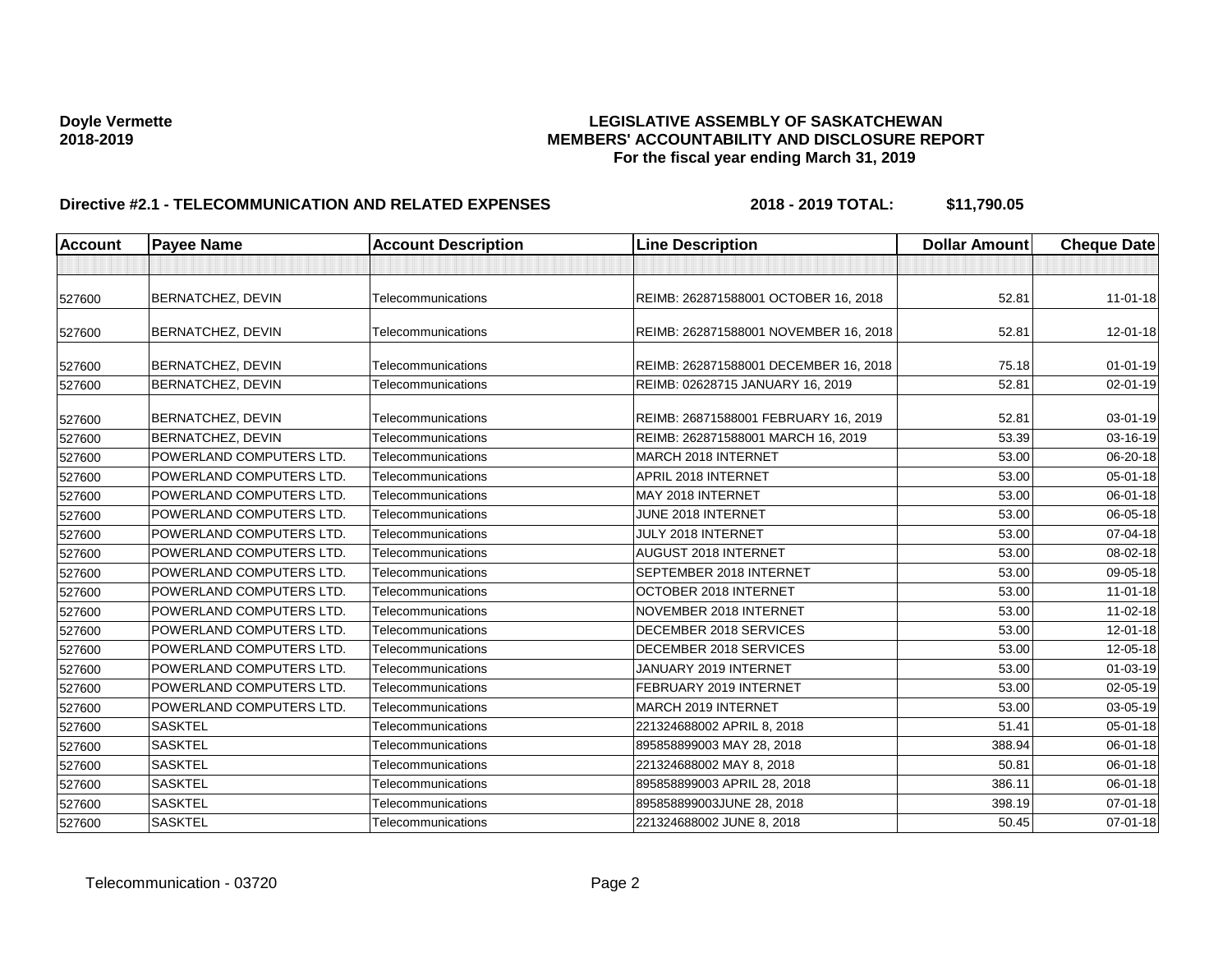| <b>Account</b> | <b>Payee Name</b> | <b>Account Description</b> | <b>Line Description</b>          | <b>Dollar Amount</b> | <b>Cheque Date</b> |
|----------------|-------------------|----------------------------|----------------------------------|----------------------|--------------------|
|                |                   |                            |                                  |                      |                    |
| 527600         | <b>SASKTEL</b>    | Telecommunications         | 895858899003 JULY 28, 2018       | 384.07               | 08-01-18           |
| 527600         | <b>SASKTEL</b>    | Telecommunications         | 221324688002 JULY 8, 2018        | 57.93                | $08 - 01 - 18$     |
| 527600         | <b>SASKTEL</b>    | Telecommunications         | 895858899003 AUGUST 28, 2018     | 383.53               | 09-01-18           |
| 527600         | <b>SASKTEL</b>    | Telecommunications         | 02213246 AUGUST 8 2018           | 52.92                | 09-01-18           |
| 527600         | <b>SASKTEL</b>    | Telecommunications         | 221324688002 SEPTEMBER 8, 2018   | 48.91                | $10 - 01 - 18$     |
| 527600         | <b>SASKTEL</b>    | Telecommunications         | 895858899003 SEPTEMBER 28, 2018  | 474.27               | $11-01-18$         |
| 527600         | <b>SASKTEL</b>    | Telecommunications         | 895858899003 OCTOBER 28, 2018    | 416.60               | $11-01-18$         |
| 527600         | <b>SASKTEL</b>    | Telecommunications         | 221324688002 OCTOBER 8, 2018     | 53.91                | $11-01-18$         |
| 527600         | <b>SASKTEL</b>    | Telecommunications         | 221324688002 NOVEMBER 8, 2018    | 48.91                | $11 - 08 - 18$     |
| 527600         | <b>SASKTEL</b>    | Telecommunications         | 895858899003 NOVEMBER 28, 2018   | 431.26               | $12 - 01 - 18$     |
| 527600         | <b>SASKTEL</b>    | Telecommunications         | 895858899003 DECEMBER 28, 2018   | 416.23               | $01 - 01 - 19$     |
| 527600         | <b>SASKTEL</b>    | Telecommunications         | 221324688002 DECEMBER 8, 2018    | 50.53                | $01 - 01 - 19$     |
| 527600         | <b>SASKTEL</b>    | Telecommunications         | 221324688002 JANUARY 8, 2019     | 48.91                | $01 - 08 - 19$     |
| 527600         | <b>SASKTEL</b>    | Telecommunications         | RTV - D. VERMETTE - PERSONAL USE | $-129.47$            | $01 - 24 - 19$     |
| 527600         | <b>SASKTEL</b>    | Telecommunications         | 895858899003 JANUARY 28, 2019    | 415.40               | 02-01-19           |
| 527600         | <b>SASKTEL</b>    | Telecommunications         | 895858899003 FEBRUARY 28, 2019   | 415.42               | 03-01-19           |
| 527600         | <b>SASKTEL</b>    | Telecommunications         | 221324688002 FEBRUARY 8, 2019    | 50.43                | 03-01-19           |
| 527600         | <b>SASKTEL</b>    | Telecommunications         | 221324688002 MARCH 8, 2019       | 53.91                | 03-08-19           |
| 527600         | <b>SASKTEL</b>    | Telecommunications         | 895858899003 MARCH 28, 2019      | 416.47               | 03-28-19           |
| 530600         | <b>SASKTEL</b>    | Placement - Tender Ads     | 895858899003 NOVEMBER 28, 2018   | 4,423.80             | 12-01-18           |
|                |                   |                            |                                  |                      |                    |
|                |                   |                            |                                  |                      |                    |
|                |                   |                            |                                  |                      |                    |
|                |                   |                            |                                  |                      |                    |
|                |                   |                            |                                  |                      |                    |
|                |                   |                            |                                  |                      |                    |
|                |                   |                            |                                  |                      |                    |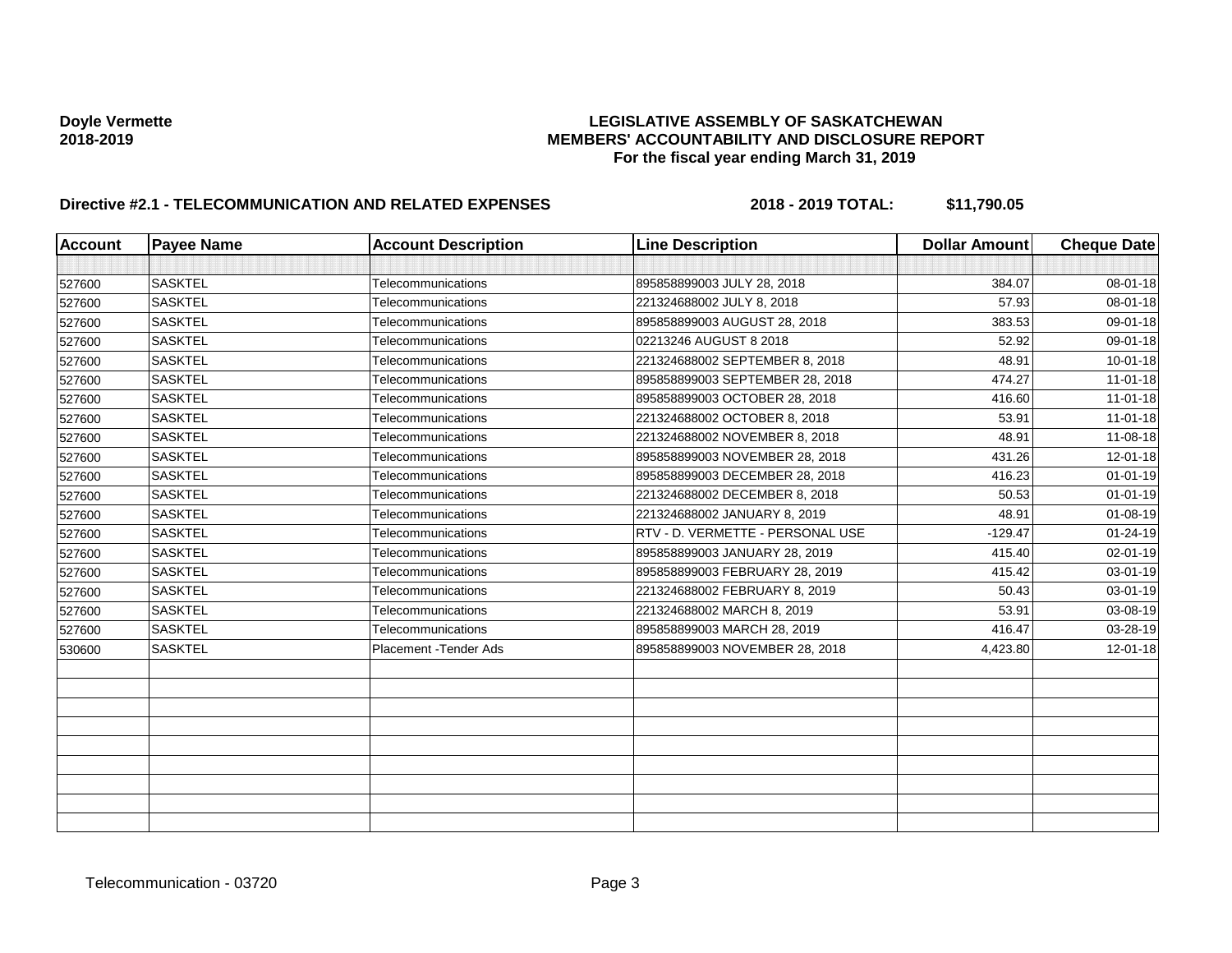| <b>Account</b> | Payee Name | <b>Account Description</b> | <b>Line Description</b> | <b>Dollar Amount</b> | <b>Cheque Date</b> |
|----------------|------------|----------------------------|-------------------------|----------------------|--------------------|
|                |            |                            |                         |                      |                    |
|                |            |                            |                         |                      |                    |
|                |            |                            |                         |                      |                    |
|                |            |                            |                         |                      |                    |
|                |            |                            |                         |                      |                    |
|                |            |                            |                         |                      |                    |
|                |            |                            |                         |                      |                    |
|                |            |                            |                         |                      |                    |
|                |            |                            |                         |                      |                    |
|                |            |                            |                         |                      |                    |
|                |            |                            |                         |                      |                    |
|                |            |                            |                         |                      |                    |
|                |            |                            |                         |                      |                    |
|                |            |                            |                         |                      |                    |
|                |            |                            |                         |                      |                    |
|                |            |                            |                         |                      |                    |
|                |            |                            |                         |                      |                    |
|                |            |                            |                         |                      |                    |
|                |            |                            |                         |                      |                    |
|                |            |                            |                         |                      |                    |
|                |            |                            |                         |                      |                    |
|                |            |                            |                         |                      |                    |
|                |            |                            |                         |                      |                    |
|                |            |                            |                         |                      |                    |
|                |            |                            |                         |                      |                    |
|                |            |                            |                         |                      |                    |
|                |            |                            |                         |                      |                    |
|                |            |                            |                         |                      |                    |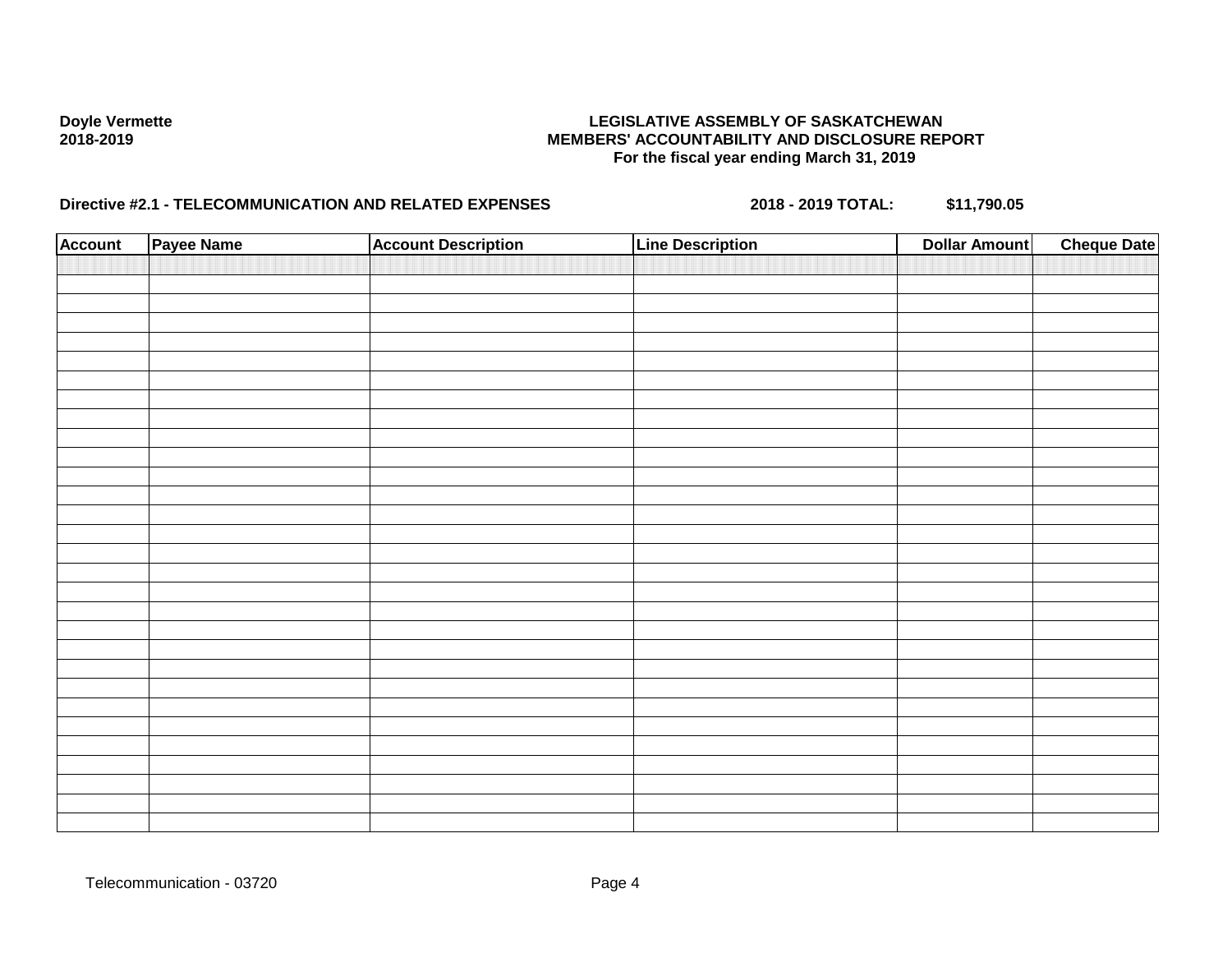| <b>Account</b> | Payee Name | <b>Account Description</b> | <b>Line Description</b> | <b>Dollar Amount</b> | <b>Cheque Date</b> |
|----------------|------------|----------------------------|-------------------------|----------------------|--------------------|
|                |            |                            |                         |                      |                    |
|                |            |                            |                         |                      |                    |
|                |            |                            |                         |                      |                    |
|                |            |                            |                         |                      |                    |
|                |            |                            |                         |                      |                    |
|                |            |                            |                         |                      |                    |
|                |            |                            |                         |                      |                    |
|                |            |                            |                         |                      |                    |
|                |            |                            |                         |                      |                    |
|                |            |                            |                         |                      |                    |
|                |            |                            |                         |                      |                    |
|                |            |                            |                         |                      |                    |
|                |            |                            |                         |                      |                    |
|                |            |                            |                         |                      |                    |
|                |            |                            |                         |                      |                    |
|                |            |                            |                         |                      |                    |
|                |            |                            |                         |                      |                    |
|                |            |                            |                         |                      |                    |
|                |            |                            |                         |                      |                    |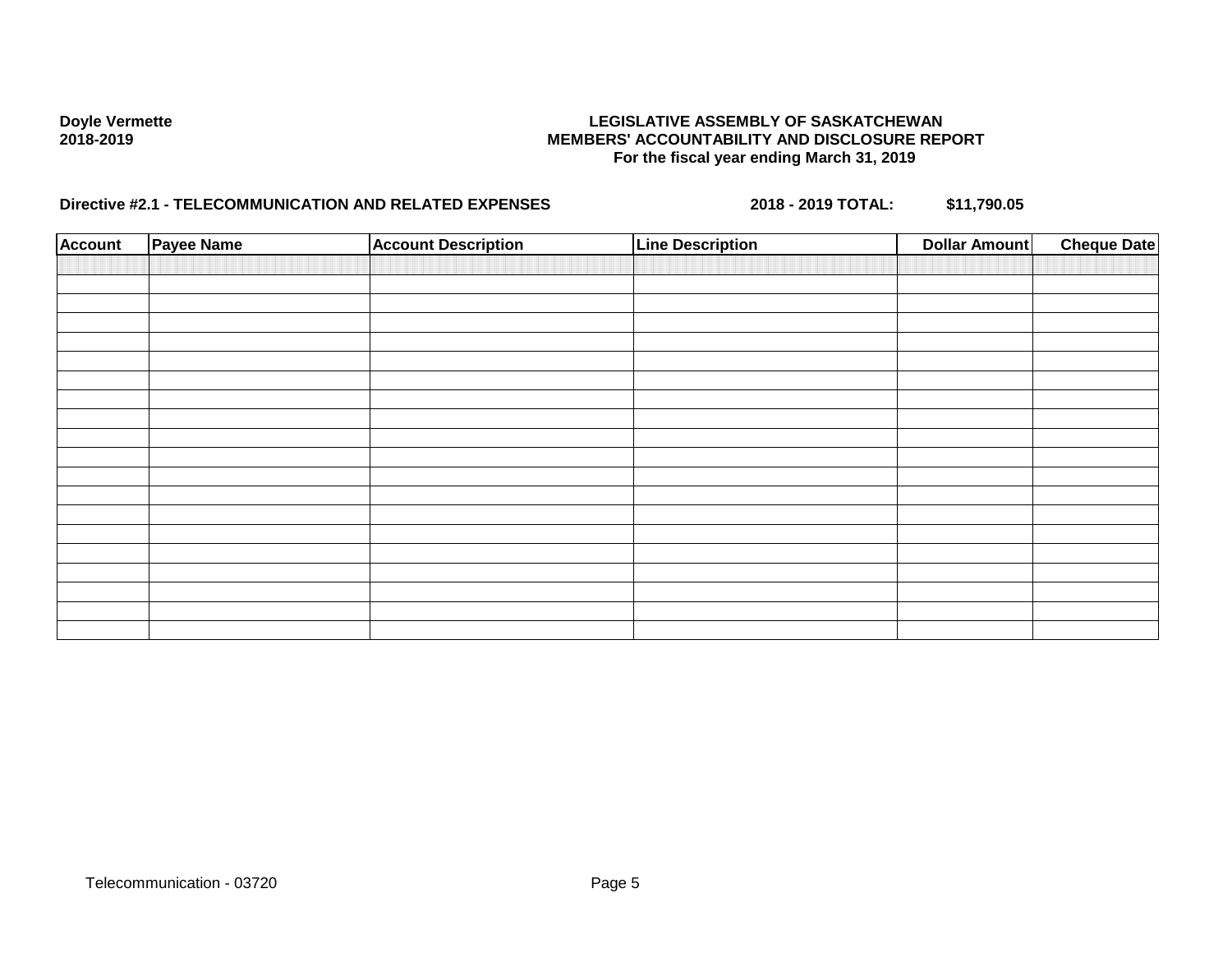## **LEGISLATIVE ASSEMBLY OF SASKATCHEWAN MEMBERS' ACCOUNTABILITY AND DISCLOSURE REPORT For the fiscal year ending March 31, 2019**

| <b>Account</b> | <b>Payee Name</b>            | <b>Account Description</b>  | <b>Line Description</b>           | <b>Dollar Amount</b> | <b>Cheque Date</b> |
|----------------|------------------------------|-----------------------------|-----------------------------------|----------------------|--------------------|
|                |                              |                             |                                   |                      |                    |
|                | MINISTER OF FINANCE-MINISTRY |                             |                                   |                      |                    |
| 541900         | OF CENTRAL SERVICES          | Elected Rep - Travel        | CVA VEHICLE LEG0002               | 531.62               | $07 - 01 - 18$     |
|                | MINISTER OF FINANCE-MINISTRY |                             |                                   |                      |                    |
| 541900         | OF CENTRAL SERVICES          | <b>Elected Rep - Travel</b> | <b>CVA VEHICLE LEG0002</b>        | 2.77                 | $07-19-18$         |
| 541900         | <b>TRANSWEST AIR</b>         | Elected Rep - Travel        | FLIGHT LA RONGE - WOLLASTON       | 3,760.79             | $11 - 01 - 18$     |
| 541900         | VERMETTE, DOYLE A.           | <b>Elected Rep - Travel</b> | MLA TRAVEL: APRIL 3-8/18          | 1,372.95             | 04-08-18           |
| 541900         | VERMETTE, DOYLE A.           | <b>Elected Rep - Travel</b> | MLA TRAVEL APRIL 9 - 15, 2018     | 1,419.96             | $04 - 16 - 18$     |
| 541900         | VERMETTE, DOYLE A.           | <b>Elected Rep - Travel</b> | MLA TRAVEL APRIL 16-22, 2018      | 1,315.86             | 04-23-18           |
|                |                              |                             | APRIL 2018 MLA REGINA             |                      |                    |
| 541900         | VERMETTE, DOYLE A.           | <b>Elected Rep - Travel</b> | <b>ACCOMMODATIONS</b>             | 1,500.00             | 04-23-18           |
| 541900         | VERMETTE, DOYLE A.           | <b>Elected Rep - Travel</b> | MLA TRAVEL APRIL 23 - 29, 2018    | 1,046.52             | $05 - 01 - 18$     |
| 541900         | VERMETTE, DOYLE A.           | <b>Elected Rep - Travel</b> | MLA TRAVEL APRIL 30 - MAY 6, 2018 | 1,044.08             | 05-07-18           |
| 541900         | VERMETTE, DOYLE A.           | <b>Elected Rep - Travel</b> | MLA TRAVEL MAY 7 - 13, 2018       | 1,048.44             | 05-14-18           |
|                |                              |                             | MAY 2018 MLA REGINA               |                      |                    |
| 541900         | VERMETTE, DOYLE A.           | <b>Elected Rep - Travel</b> | <b>ACCOMMODATIONS</b>             | 1,550.00             | 05-18-18           |
| 541900         | VERMETTE, DOYLE A.           | <b>Elected Rep - Travel</b> | MLA TRAVEL MAY 14 - 21, 2018      | 1,087.24             | $05 - 22 - 18$     |
| 541900         | VERMETTE, DOYLE A.           | <b>Elected Rep - Travel</b> | MLA TRAVEL MAY 21 - 27, 2018      | 1,234.69             | 05-28-18           |
|                |                              |                             | JUNE 2018 MLA REGINA              |                      |                    |
| 541900         | VERMETTE, DOYLE A.           | <b>Elected Rep - Travel</b> | <b>ACCOMMODATIONS</b>             | 1,500.00             | $06 - 01 - 18$     |
| 541900         | VERMETTE, DOYLE A.           | <b>Elected Rep - Travel</b> | MLA TRAVEL MAY 28 - JUNE 6, 2018  | 1,494.29             | $06-12-18$         |
| 541900         | VERMETTE, DOYLE A.           | <b>Elected Rep - Travel</b> | MLA TRAVEL JUNE 8 - 18, 2018      | 2,361.28             | 06-22-18           |
| 541900         | VERMETTE, DOYLE A.           | <b>Elected Rep - Travel</b> | MLA TRAVEL JUNE 20 - 29, 2018     | 2,188.99             | 07-05-18           |
| 541900         | VERMETTE, DOYLE A.           | Elected Rep - Travel        | MLA TRAVEL JULY 8 - 10, 2018      | 1,090.83             | $07 - 18 - 18$     |
|                |                              |                             | JULY 2018 MLA REGINA              |                      |                    |
| 541900         | VERMETTE, DOYLE A.           | <b>Elected Rep - Travel</b> | <b>ACCOMMODATIONS</b>             | 1,550.00             | 07-24-18           |
| 541900         | VERMETTE, DOYLE A.           | <b>Elected Rep - Travel</b> | MLA TRAVEL JULY 17 - 20, 2018     | 772.73               | 07-30-18           |
| 541900         | VERMETTE, DOYLE A.           | <b>Elected Rep - Travel</b> | MLA TRAVEL AUGUST 3 - 13, 2018    | 1.947.77             | 08-20-18           |
|                |                              |                             | AUGUST 2018 MLA REGINA            |                      |                    |
| 541900         | VERMETTE, DOYLE A.           | <b>Elected Rep - Travel</b> | <b>ACCOMMODATIONS</b>             | 1,550.00             | 08-23-18           |
| 541900         | VERMETTE, DOYLE A.           | <b>Elected Rep - Travel</b> | MLA TRAVEL AUG 14-23 2018         | 1,588.51             | 08-24-18           |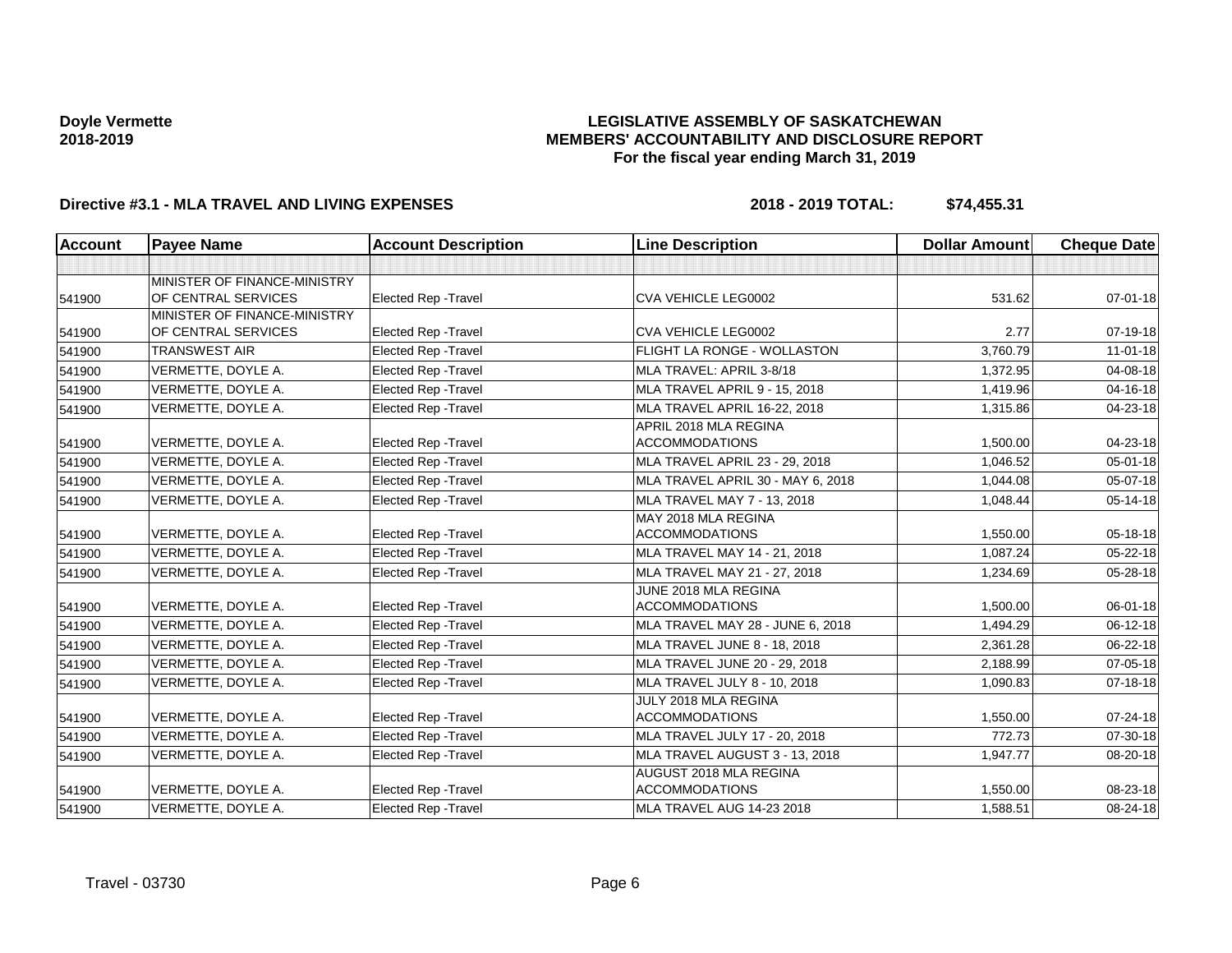## **LEGISLATIVE ASSEMBLY OF SASKATCHEWAN MEMBERS' ACCOUNTABILITY AND DISCLOSURE REPORT For the fiscal year ending March 31, 2019**

| <b>Account</b> | <b>Payee Name</b>  | <b>Account Description</b>  | <b>Line Description</b>             | <b>Dollar Amount</b> | <b>Cheque Date</b> |
|----------------|--------------------|-----------------------------|-------------------------------------|----------------------|--------------------|
|                |                    |                             |                                     |                      |                    |
|                |                    |                             | MLA TRAVEL AUGUST 28 - SEPTEMBER 6, |                      |                    |
| 541900         | VERMETTE, DOYLE A. | <b>Elected Rep - Travel</b> | 2018                                | 1,188.76             | 09-11-18           |
| 541900         | VERMETTE, DOYLE A. | Elected Rep - Travel        | MLA TRAVEL SEPTEMBER 9 - 11, 2018   | 375.24               | 09-18-18           |
|                |                    |                             | SEPTEMBER 2018 MLA REGINA           |                      |                    |
| 541900         | VERMETTE, DOYLE A. | <b>Elected Rep - Travel</b> | <b>ACCOMMODATIONS</b>               | 1,500.00             | 09-20-18           |
| 541900         | VERMETTE, DOYLE A. | <b>Elected Rep - Travel</b> | MLA TRAVEL SEPTEMBER 30, 2018       | 174.87               | 10-05-18           |
| 541900         | VERMETTE, DOYLE A. | Elected Rep - Travel        | MLA TRAVEL OCTOBER 1, 2018          | 328.89               | 10-05-18           |
| 541900         | VERMETTE, DOYLE A. | Elected Rep - Travel        | MLA TRAVEL SEPTEMBER 27 - 29, 2018  | 1,194.25             | 10-05-18           |
| 541900         | VERMETTE, DOYLE A. | <b>Elected Rep - Travel</b> | MLA TRAVEL SEPTEMBER 17 - 25, 2018  | 883.29               | 10-05-18           |
| 541900         | VERMETTE, DOYLE A. | <b>Elected Rep - Travel</b> | MLA TRAVEL SEPTEMBER 17, 2018       | 50.00                | 10-09-18           |
| 541900         | VERMETTE, DOYLE A. | <b>Elected Rep - Travel</b> | MLA TRAVEL OCTOBER 4 - 10, 2018     | 1,327.43             | $10 - 11 - 18$     |
|                |                    |                             | OCTOBER 2018 MLA REGINA             |                      |                    |
| 541900         | VERMETTE, DOYLE A. | Elected Rep - Travel        | <b>ACCOMMODATIONS</b>               | 1,550.00             | 10-18-18           |
| 541900         | VERMETTE, DOYLE A. | <b>Elected Rep - Travel</b> | MLA TRAVEL OCTOBER 14 - 17, 2018    | 1,111.45             | 10-18-18           |
| 541900         | VERMETTE, DOYLE A. | <b>Elected Rep - Travel</b> | MLA TRAVEL OCTOBER 21 - 23, 2018    | 519.85               | 10-24-18           |
| 541900         | VERMETTE, DOYLE A. | <b>Elected Rep - Travel</b> | MLA TRAVEL OCTOBER 24 - 28, 2018    | 1,128.65             | 10-29-18           |
|                |                    |                             | MLA REGINA ACCOMMODATIONS NOV       |                      |                    |
| 541900         | VERMETTE, DOYLE A. | <b>Elected Rep - Travel</b> | 2018                                | 1,500.00             | $11 - 01 - 18$     |
|                |                    |                             | MLA TRAVEL OCTOBER 29 - NOVEMBER 4, |                      |                    |
| 541900         | VERMETTE, DOYLE A. | <b>Elected Rep - Travel</b> | 2018                                | 1,079.25             | 11-05-18           |
| 541900         | VERMETTE, DOYLE A. | <b>Elected Rep - Travel</b> | MLA TRAVEL NOVEMBER 5 - 14, 2018    | 1,722.87             | $11 - 15 - 18$     |
| 541900         | VERMETTE, DOYLE A. | <b>Elected Rep - Travel</b> | MLA TRAVEL NOVEMBER 15-18, 2018     | 1.062.97             | 11-19-18           |
| 541900         | VERMETTE, DOYLE A. | <b>Elected Rep - Travel</b> | MLA TRAVEL NOVEMBER 19 - 25, 2018   | 1,079.25             | 11-26-18           |
|                |                    |                             | MLA TRAVEL NOVEMBER 26 - DECEMBER   |                      |                    |
| 541900         | VERMETTE, DOYLE A. | Elected Rep - Travel        | 2, 2018                             | 1,701.52             | 12-03-18           |
| 541900         | VERMETTE, DOYLE A. | Elected Rep - Travel        | MLA TRAVEL DECEMBER 3 - 12, 2018    | 1,474.00             | 12-13-18           |
|                |                    |                             | DECEMBER 2018 REGINA                |                      |                    |
| 541900         | VERMETTE, DOYLE A. | <b>Elected Rep - Travel</b> | <b>ACCOMMODATIONS</b>               | 1,550.00             | 12-19-18           |
| 541900         | VERMETTE, DOYLE A. | Elected Rep - Travel        | MLA TRAVEL DECEMBER 18 - 28, 2018   | 1,133.82             | $01 - 09 - 19$     |
| 541900         | VERMETTE, DOYLE A. | Elected Rep - Travel        | MLA TRAVEL JANUARY 2 - 8, 2019      | 1,502.59             | $01 - 09 - 19$     |
| 541900         | VERMETTE, DOYLE A. | <b>Elected Rep - Travel</b> | MLA TRAVEL JANUARY 5, 2019          | 276.44               | $01 - 09 - 19$     |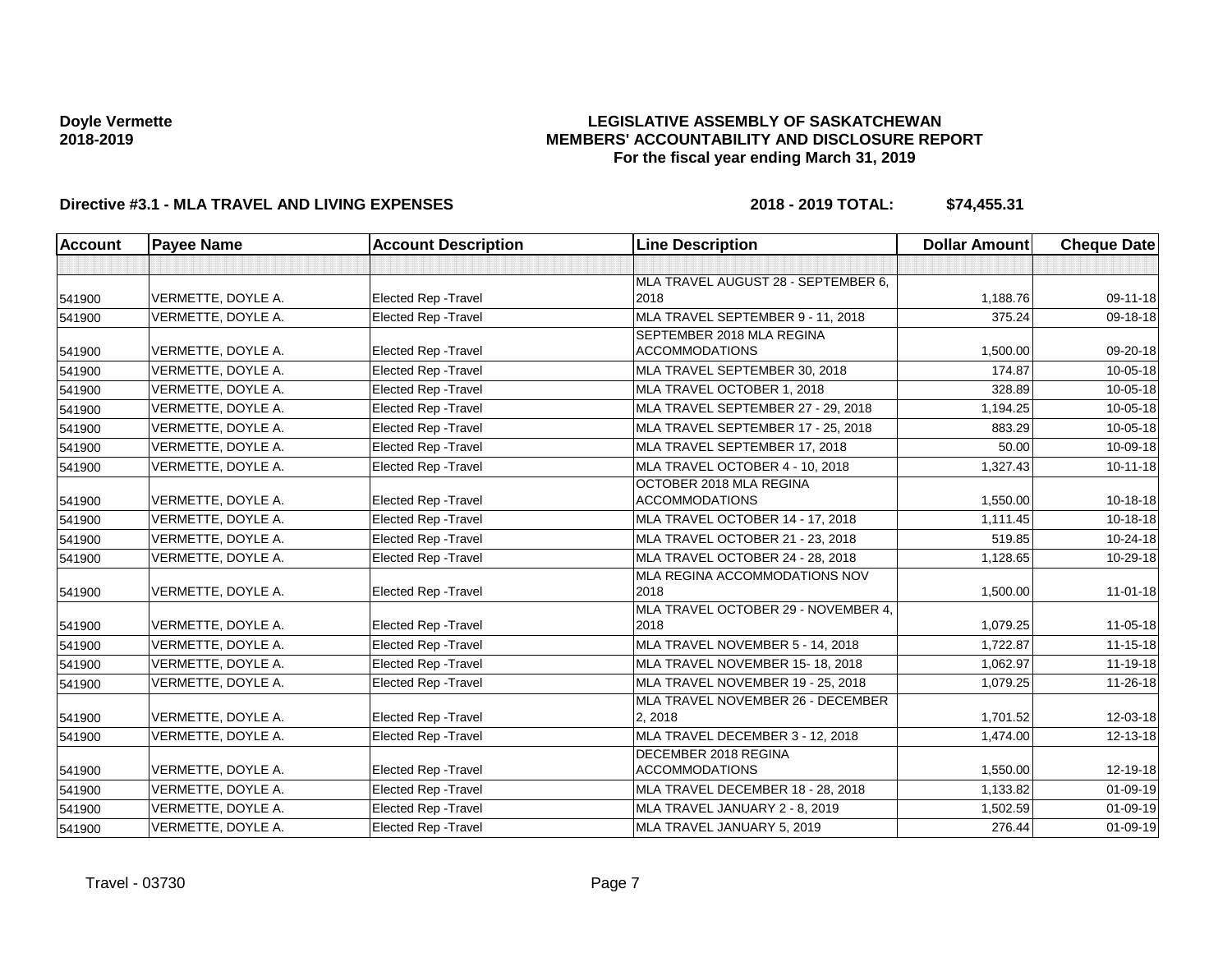## **LEGISLATIVE ASSEMBLY OF SASKATCHEWAN MEMBERS' ACCOUNTABILITY AND DISCLOSURE REPORT For the fiscal year ending March 31, 2019**

| <b>Account</b> | <b>Payee Name</b>  | <b>Account Description</b>  | <b>Line Description</b>                           | <b>Dollar Amount</b> | <b>Cheque Date</b> |
|----------------|--------------------|-----------------------------|---------------------------------------------------|----------------------|--------------------|
|                |                    |                             |                                                   |                      |                    |
| 541900         | VERMETTE, DOYLE A. | Elected Rep - Travel        | MLA TRAVEL JANUARY 10 - 16, 2018                  | 1,633.34             | $01 - 18 - 19$     |
| 541900         | VERMETTE, DOYLE A. | Elected Rep - Travel        | MLA TRAVEL JANUARY 21 - 29, 2019                  | 1,108.59             | 02-01-19           |
| 541900         | VERMETTE, DOYLE A. | Elected Rep - Travel        | MLA TRAVEL FEBRUARY 1 - 4, 2019                   | 1,142.87             | 02-11-19           |
| 541900         | VERMETTE, DOYLE A. | <b>Elected Rep - Travel</b> | MLA TRAVEL FEBRUARY 8 - 13, 2019                  | 1,058.42             | 02-15-19           |
| 541900         | VERMETTE, DOYLE A. | Elected Rep - Travel        | MLA TRAVEL FEBRUARY 19 - 24, 2019                 | 2,144.57             | 03-01-19           |
| 541900         | VERMETTE, DOYLE A. | Elected Rep - Travel        | MLA TRAVEL FEBRUARY 27 - MARCH 3,<br>2019         | 976.00               | 03-04-19           |
| 541900         | VERMETTE, DOYLE A. | <b>Elected Rep - Travel</b> | MLA TRAVEL MARCH 4 - 10, 2019                     | 1,317.12             | 03-11-19           |
| 541900         | VERMETTE, DOYLE A. | Elected Rep - Travel        | MLA TRAVEL MARCH 11 - 24, 2019                    | 1,224.79             | 03-18-19           |
| 541900         | VERMETTE, DOYLE A. | <b>Elected Rep - Travel</b> | MLA TRAVEL MARCH 18 - 24, 2019                    | 1,572.42             | 03-25-19           |
| 541900         | VERMETTE, DOYLE A. | Elected Rep - Travel        | MLA TRAVEL MARCH 25 - 31, 2019                    | 1,112.48             | 03-31-19           |
| 541900         | <b>WS HOLDINGS</b> | Elected Rep - Travel        | JANUARY 2019 REGINA<br><b>ACCOMMODATIONS</b>      | 930.00               | 12-19-18           |
| 541900         | <b>WS HOLDINGS</b> | <b>Elected Rep - Travel</b> | FEBRUARY 2019 MLA REGINA<br><b>ACCOMMODATIONS</b> | 930.00               | $01 - 18 - 19$     |
| 541900         | <b>WS HOLDINGS</b> | <b>Elected Rep - Travel</b> | MARCH 2019 MLA REGINA<br><b>ACCOMMODATIONS</b>    | 930.00               | 02-22-19           |
|                |                    |                             |                                                   |                      |                    |
|                |                    |                             |                                                   |                      |                    |
|                |                    |                             |                                                   |                      |                    |
|                |                    |                             |                                                   |                      |                    |
|                |                    |                             |                                                   |                      |                    |
|                |                    |                             |                                                   |                      |                    |
|                |                    |                             |                                                   |                      |                    |
|                |                    |                             |                                                   |                      |                    |
|                |                    |                             |                                                   |                      |                    |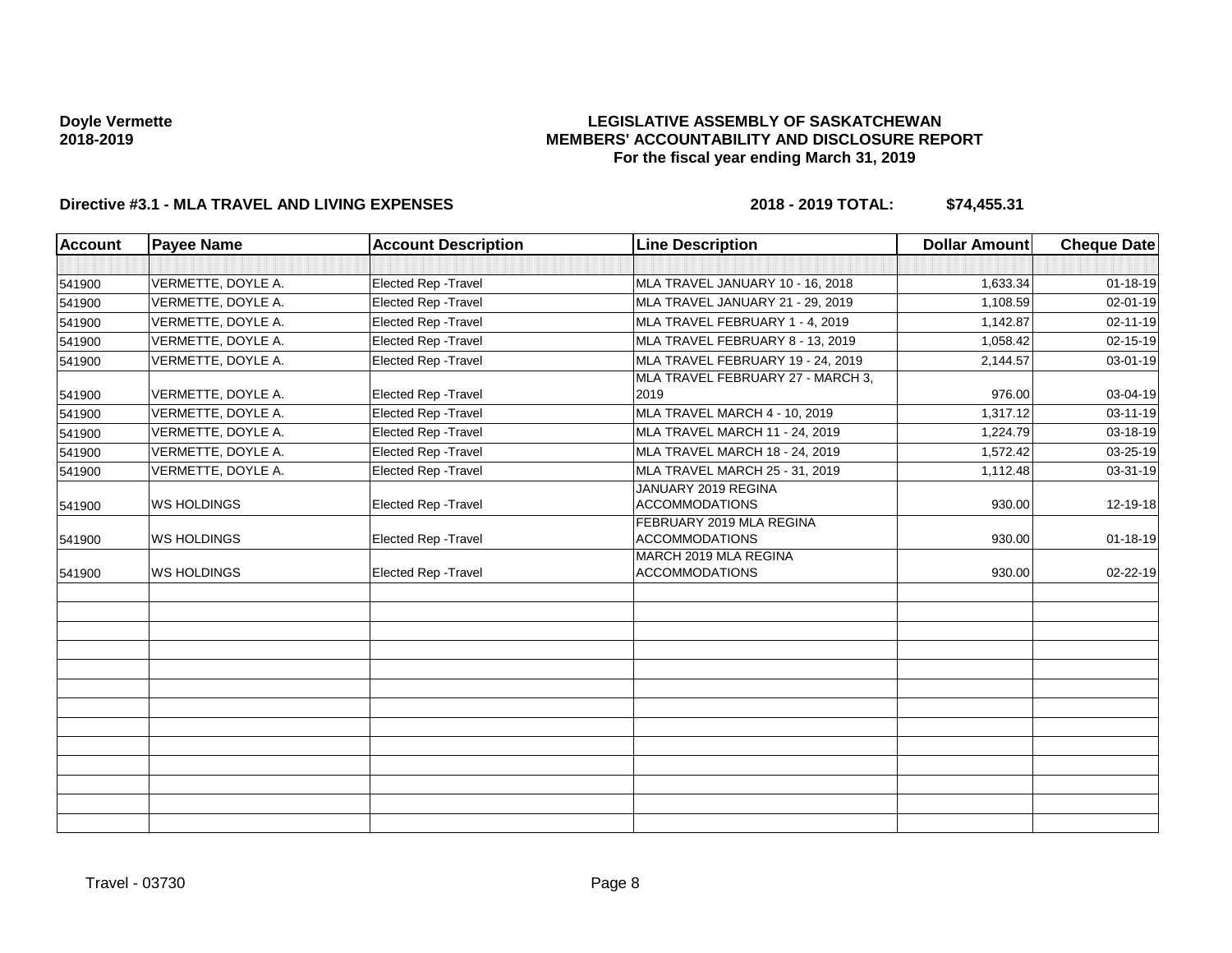## **LEGISLATIVE ASSEMBLY OF SASKATCHEWAN MEMBERS' ACCOUNTABILITY AND DISCLOSURE REPORT For the fiscal year ending March 31, 2019**

| <b>Account</b> | Payee Name | <b>Account Description</b> | <b>Line Description</b> | <b>Dollar Amount</b> | <b>Cheque Date</b> |
|----------------|------------|----------------------------|-------------------------|----------------------|--------------------|
|                |            |                            |                         |                      |                    |
|                |            |                            |                         |                      |                    |
|                |            |                            |                         |                      |                    |
|                |            |                            |                         |                      |                    |
|                |            |                            |                         |                      |                    |
|                |            |                            |                         |                      |                    |
|                |            |                            |                         |                      |                    |
|                |            |                            |                         |                      |                    |
|                |            |                            |                         |                      |                    |
|                |            |                            |                         |                      |                    |
|                |            |                            |                         |                      |                    |
|                |            |                            |                         |                      |                    |
|                |            |                            |                         |                      |                    |
|                |            |                            |                         |                      |                    |
|                |            |                            |                         |                      |                    |
|                |            |                            |                         |                      |                    |
|                |            |                            |                         |                      |                    |
|                |            |                            |                         |                      |                    |
|                |            |                            |                         |                      |                    |
|                |            |                            |                         |                      |                    |
|                |            |                            |                         |                      |                    |
|                |            |                            |                         |                      |                    |
|                |            |                            |                         |                      |                    |
|                |            |                            |                         |                      |                    |
|                |            |                            |                         |                      |                    |
|                |            |                            |                         |                      |                    |
|                |            |                            |                         |                      |                    |
|                |            |                            |                         |                      |                    |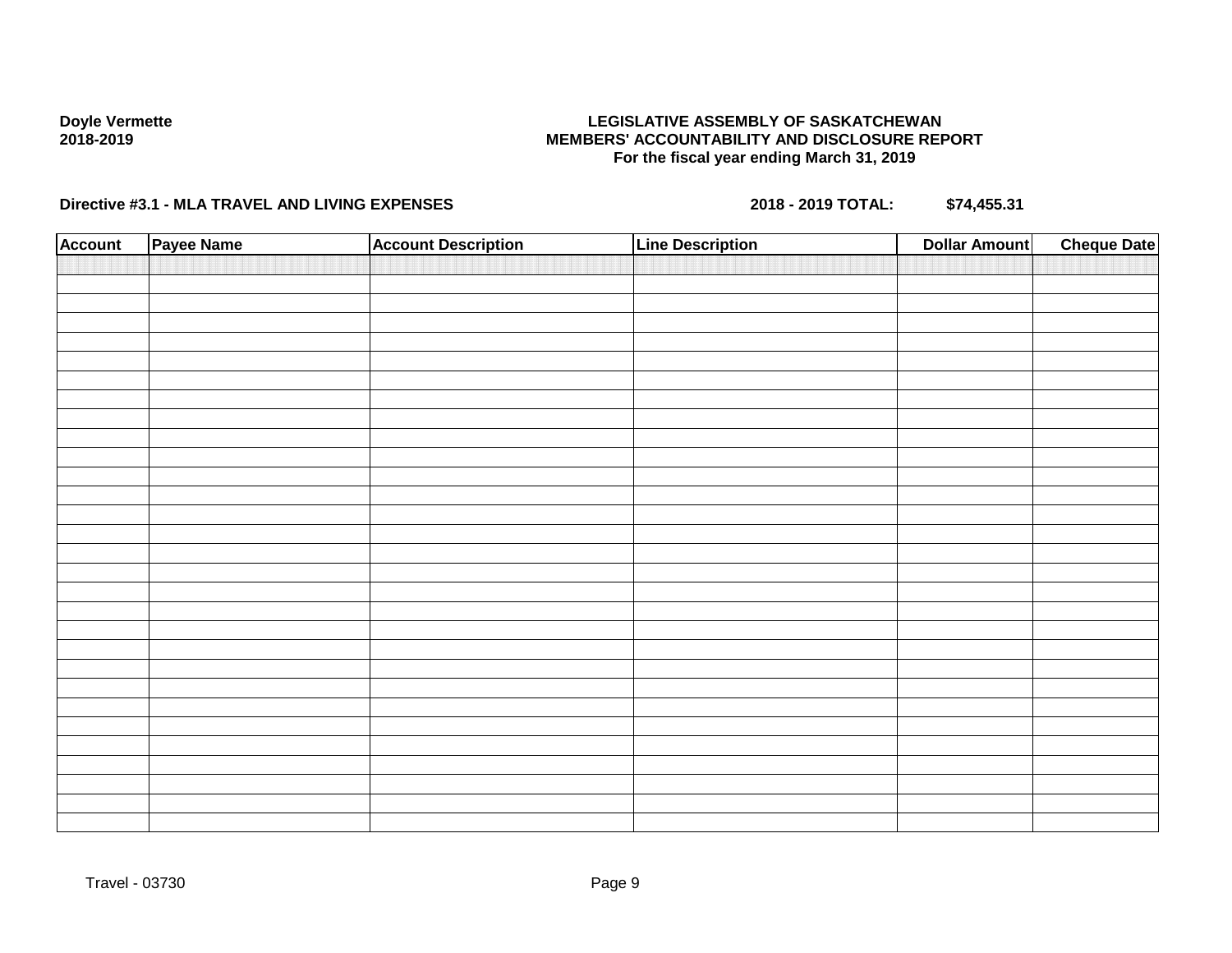## **LEGISLATIVE ASSEMBLY OF SASKATCHEWAN MEMBERS' ACCOUNTABILITY AND DISCLOSURE REPORT For the fiscal year ending March 31, 2019**

| <b>Account</b> | Payee Name | <b>Account Description</b> | <b>Line Description</b> | Dollar Amount | <b>Cheque Date</b> |
|----------------|------------|----------------------------|-------------------------|---------------|--------------------|
|                |            |                            |                         |               |                    |
|                |            |                            |                         |               |                    |
|                |            |                            |                         |               |                    |
|                |            |                            |                         |               |                    |
|                |            |                            |                         |               |                    |
|                |            |                            |                         |               |                    |
|                |            |                            |                         |               |                    |
|                |            |                            |                         |               |                    |
|                |            |                            |                         |               |                    |
|                |            |                            |                         |               |                    |
|                |            |                            |                         |               |                    |
|                |            |                            |                         |               |                    |
|                |            |                            |                         |               |                    |
|                |            |                            |                         |               |                    |
|                |            |                            |                         |               |                    |
|                |            |                            |                         |               |                    |
|                |            |                            |                         |               |                    |
|                |            |                            |                         |               |                    |
|                |            |                            |                         |               |                    |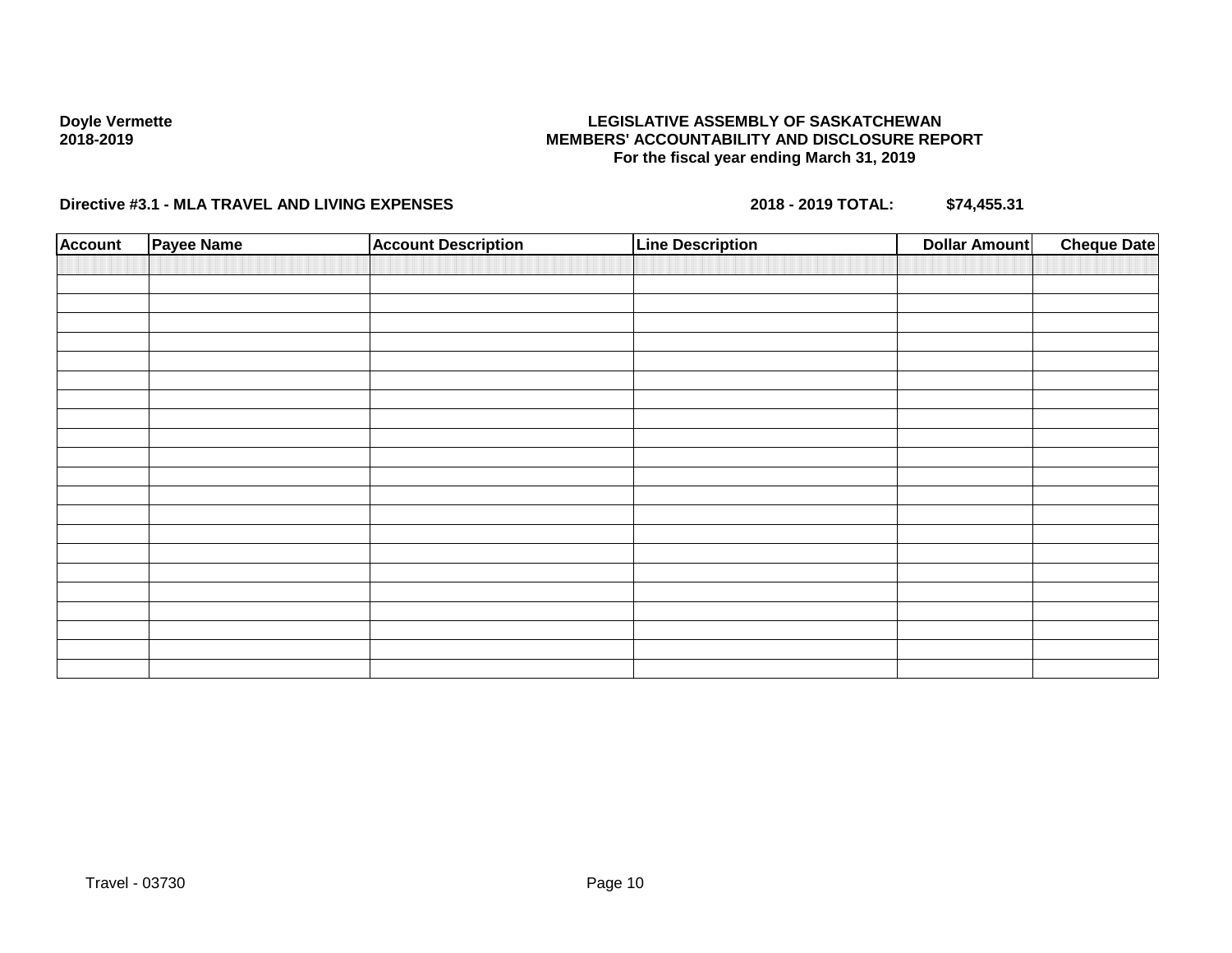## **LEGISLATIVE ASSEMBLY OF SASKATCHEWAN MEMBERS' ACCOUNTABILITY AND DISCLOSURE REPORT For the fiscal year ending March 31, 2019**

| <b>Account</b> | <b>Payee Name</b>                                   | <b>Account Description</b>                | <b>Line Description</b>            | <b>Dollar Amount</b> | <b>Cheque Date</b> |
|----------------|-----------------------------------------------------|-------------------------------------------|------------------------------------|----------------------|--------------------|
|                |                                                     |                                           |                                    |                      |                    |
| 521372         | MICHAEL BELL PHOTOGRAPHY                            | Photographer's Services                   | PHOTOGRAPHIC SERVICES              | 101.92               | $02 - 01 - 19$     |
| 521372         | MICHAEL BELL PHOTOGRAPHY                            | Photographer's Services                   | PHOTOGRAPHIC SERVICES              | 53.00                | $02 - 01 - 19$     |
| 522000         | 593799 SASK, LTD.                                   | Rent of Ground, Buildings and Other Space | <b>APRIL OFFICE RENT</b>           | 1,100.00             | $04 - 01 - 18$     |
| 522000         | 593799 SASK, LTD.                                   | Rent of Ground, Buildings and Other Space | MAY 2018 MLA OFFICE RENT           | 1,100.00             | 05-01-18           |
| 522000         | 593799 SASK. LTD.                                   | Rent of Ground, Buildings and Other Space | JUNE 2018 MLA OFFICE RENT          | 1,100.00             | 06-01-18           |
| 522000         | 593799 SASK, LTD.                                   | Rent of Ground, Buildings and Other Space | JULY 2018 MLA OFFICE RENT          | 1,100.00             | 06-26-18           |
| 522000         | 593799 SASK. LTD.                                   | Rent of Ground, Buildings and Other Space | <b>AUGUST 2018 MLA OFFICE RENT</b> | 1,100.00             | 08-01-18           |
| 522000         | 593799 SASK. LTD.                                   | Rent of Ground, Buildings and Other Space | MLA OFFICE RENT SEPTEMBER 2018     | 1,100.00             | 08-31-18           |
| 522000         | 593799 SASK, LTD.                                   | Rent of Ground, Buildings and Other Space | OCTOBER 2018 MLA OFFICE RENT       | 1,100.00             | $10 - 01 - 18$     |
| 522000         | 593799 SASK. LTD.                                   | Rent of Ground, Buildings and Other Space | NOVEMBER 2018 MLA OFFICE RENT      | 1,100.00             | 11-01-18           |
| 522000         | 593799 SASK. LTD.                                   | Rent of Ground, Buildings and Other Space | DECEMBER 2018 MLA OFFICE RENT      | 1,100.00             | 11-27-18           |
| 522000         | 593799 SASK. LTD.                                   | Rent of Ground, Buildings and Other Space | JANUARY 2019 OFFICE RENT           | 1,100.00             | 12-18-18           |
| 522000         | 593799 SASK. LTD.                                   | Rent of Ground, Buildings and Other Space | FEBRUARY 2019 MLA OFFICE RENT      | 1,100.00             | 01-30-19           |
| 522000         | 593799 SASK. LTD.                                   | Rent of Ground, Buildings and Other Space | MARCH 2019 MLA OFFICE RENT         | 1,100.00             | 01-30-19           |
| 522000         | VERMETTE, DOYLE A.                                  | Rent of Ground, Buildings and Other Space | <b>REIMB: MEETING ROOM</b>         | 229.78               | $01 - 01 - 19$     |
| 522200         | MINISTER OF FINANCE-MINISTRY<br>OF CENTRAL SERVICES | <b>Rent of Photocopiers</b>               | PHOTOCPIER SERVICE FEE 2018/19     | 100.00               | 12-01-18           |
| 522200         | TOSHIBA TEC CANADA BUSINESS<br>SOLUTIONS INC        | Rent of Photocopiers                      | <b>COPIER CHARGES</b>              | 145.39               | 05-01-18           |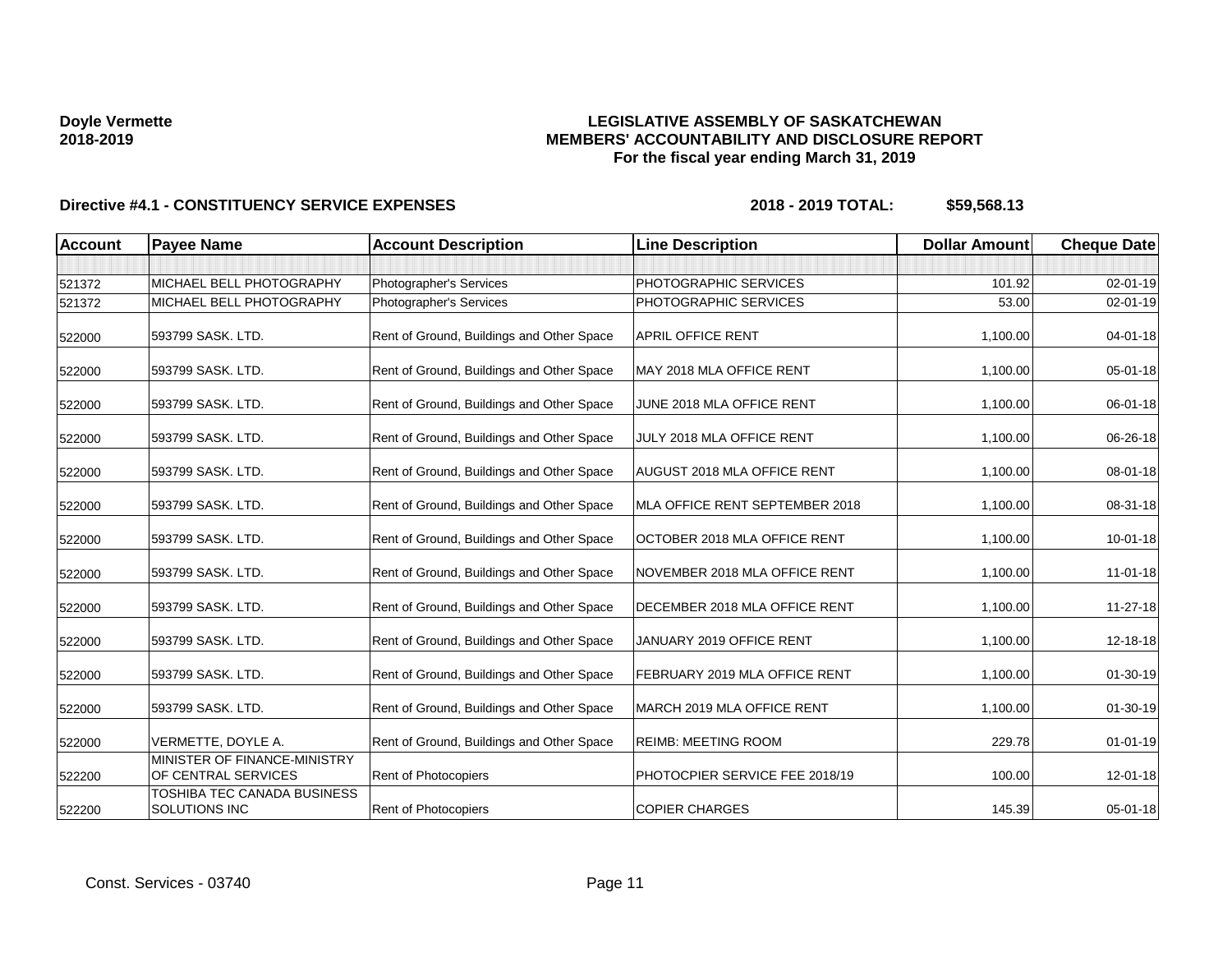## **LEGISLATIVE ASSEMBLY OF SASKATCHEWAN MEMBERS' ACCOUNTABILITY AND DISCLOSURE REPORT For the fiscal year ending March 31, 2019**

| <b>Account</b> | <b>Payee Name</b>                  | <b>Account Description</b>           | <b>Line Description</b>      | <b>Dollar Amount</b> | <b>Cheque Date</b> |
|----------------|------------------------------------|--------------------------------------|------------------------------|----------------------|--------------------|
|                |                                    |                                      |                              |                      |                    |
|                | TOSHIBA TEC CANADA BUSINESS        |                                      |                              |                      |                    |
| 522200         | SOLUTIONS INC                      | Rent of Photocopiers                 | <b>COPIER CHARGES</b>        | 180.78               | 06-01-18           |
|                | <b>TOSHIBA TEC CANADA BUSINESS</b> |                                      |                              |                      |                    |
| 522200         | <b>SOLUTIONS INC</b>               | Rent of Photocopiers                 | <b>COPIER CHARGES</b>        | 150.01               | 08-01-18           |
|                | TOSHIBA TEC CANADA BUSINESS        |                                      |                              |                      |                    |
| 522200         | <b>SOLUTIONS INC</b>               | Rent of Photocopiers                 | <b>COPIER CHARGES</b>        | 159.00               | 08-01-18           |
|                | TOSHIBA TEC CANADA BUSINESS        |                                      |                              |                      |                    |
| 522200         | <b>SOLUTIONS INC</b>               | Rent of Photocopiers                 | <b>COPIER CHARGES</b>        | 145.93               | 09-01-18           |
|                | TOSHIBA TEC CANADA BUSINESS        |                                      |                              |                      |                    |
| 522200         | <b>SOLUTIONS INC</b>               | <b>Rent of Photocopiers</b>          | <b>COPIER CHARGES</b>        | 134.48               | $10 - 01 - 18$     |
|                | TOSHIBA TEC CANADA BUSINESS        |                                      |                              |                      |                    |
| 522200         | <b>SOLUTIONS INC</b>               | Rent of Photocopiers                 | <b>COPIER CHARGES</b>        | 134.48               | $11 - 01 - 18$     |
|                | <b>TOSHIBA TEC CANADA BUSINESS</b> |                                      |                              |                      |                    |
| 522200         | <b>SOLUTIONS INC</b>               | Rent of Photocopiers                 | <b>COPIER CHARGES</b>        | 134.48               | $11 - 01 - 18$     |
|                | TOSHIBA TEC CANADA BUSINESS        |                                      |                              |                      |                    |
| 522200         | SOLUTIONS INC                      | Rent of Photocopiers                 | <b>COPIER CHARGES</b>        | 168.41               | $12 - 01 - 18$     |
|                | TOSHIBA TEC CANADA BUSINESS        |                                      |                              |                      |                    |
| 522200         | <b>SOLUTIONS INC</b>               | <b>Rent of Photocopiers</b>          | <b>COPIER CHARGES</b>        | 139.89               | $01 - 01 - 19$     |
|                | TOSHIBA TEC CANADA BUSINESS        |                                      |                              |                      |                    |
| 522200         | SOLUTIONS INC                      | Rent of Photocopiers                 | <b>COPIER CHARGES</b>        | 148.33               | 02-01-19           |
|                | TOSHIBA TEC CANADA BUSINESS        |                                      |                              |                      |                    |
| 522200         | <b>SOLUTIONS INC</b>               | <b>Rent of Photocopiers</b>          | <b>COPIER CHARGES</b>        | 134.48               | 03-01-19           |
| 522500         | <b>WATT AGENCIES INC.</b>          | <b>Insurance Premiums</b>            | <b>INSURANCE PREMIUMS</b>    | 587.24               | 09-01-18           |
|                | MINISTER OF FINANCE-MINISTRY       |                                      |                              |                      |                    |
| 525000         | OF CENTRAL SERVICES                | Postal, Courier, Freight and Related | APRIL 2018 MAIL SERVICES     | 47.92                | $07 - 01 - 18$     |
|                | MINISTER OF FINANCE-MINISTRY       |                                      |                              |                      |                    |
| 525000         | OF CENTRAL SERVICES                | Postal, Courier, Freight and Related | MAY 2018 MAIL SERVICES       | 70.26                | 07-01-18           |
|                | MINISTER OF FINANCE-MINISTRY       |                                      |                              |                      |                    |
| 525000         | OF CENTRAL SERVICES                | Postal, Courier, Freight and Related | JUNE 2018 MAIL SERVICES      | 53.83                | 08-01-18           |
|                | MINISTER OF FINANCE-MINISTRY       |                                      |                              |                      |                    |
| 525000         | OF CENTRAL SERVICES                | Postal, Courier, Freight and Related | JULY 2018 MAIL SERVICES      | 52.20                | $10 - 01 - 18$     |
|                | MINISTER OF FINANCE-MINISTRY       |                                      |                              |                      |                    |
| 525000         | OF CENTRAL SERVICES                | Postal, Courier, Freight and Related | SEPTEMBER 2018 MAIL SERVICES | 46.02                | $11 - 01 - 18$     |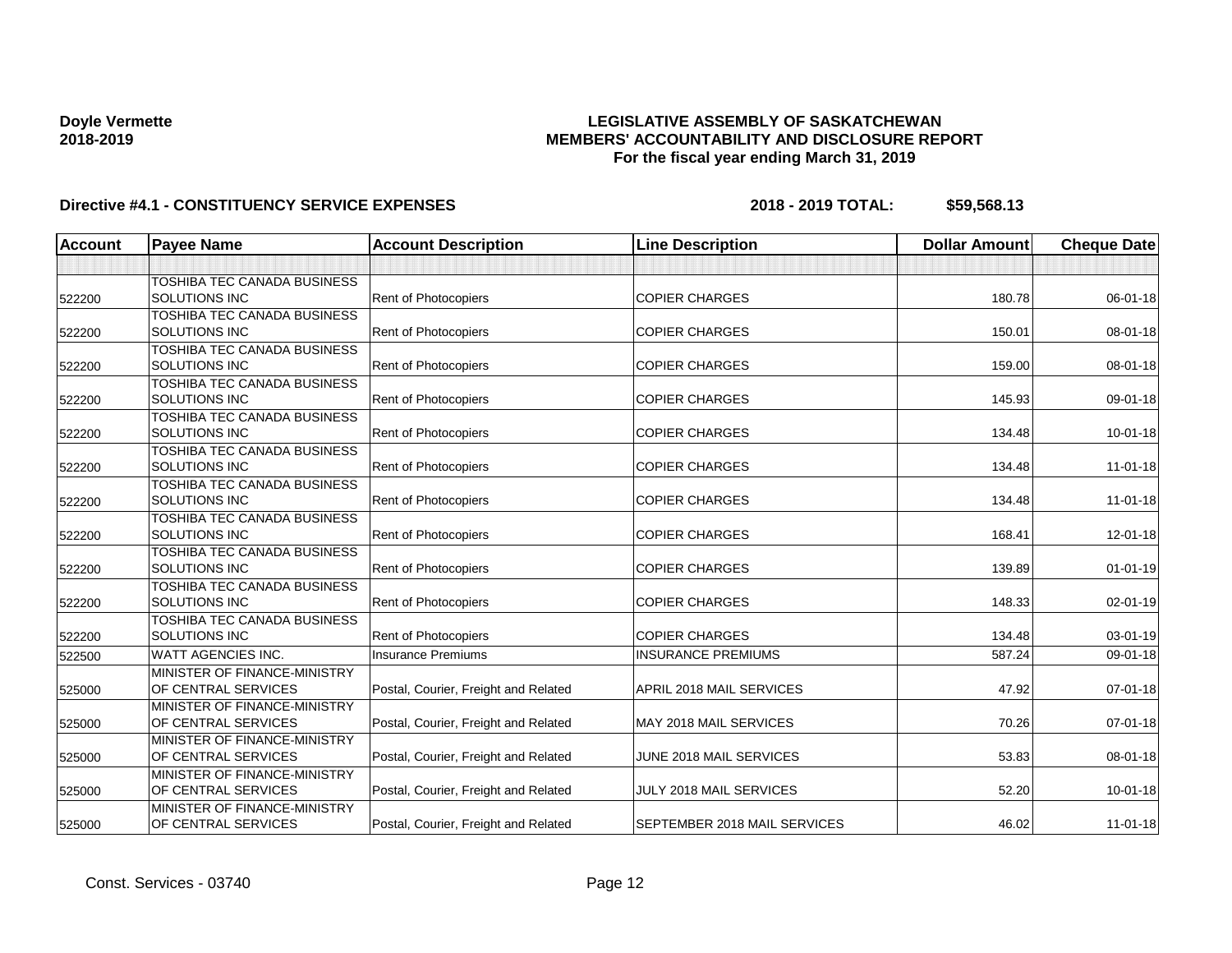## **LEGISLATIVE ASSEMBLY OF SASKATCHEWAN MEMBERS' ACCOUNTABILITY AND DISCLOSURE REPORT For the fiscal year ending March 31, 2019**

| Account | <b>Payee Name</b>               | <b>Account Description</b>           | <b>Line Description</b>               | <b>Dollar Amount</b> | <b>Cheque Date</b> |
|---------|---------------------------------|--------------------------------------|---------------------------------------|----------------------|--------------------|
|         |                                 |                                      |                                       |                      |                    |
|         | MINISTER OF FINANCE-MINISTRY    |                                      |                                       |                      |                    |
| 525000  | OF CENTRAL SERVICES             | Postal, Courier, Freight and Related | AUGUST 2018 MAIL SERVICES             | 45.96                | $11 - 01 - 18$     |
|         | MINISTER OF FINANCE-MINISTRY    |                                      |                                       |                      |                    |
| 525000  | OF CENTRAL SERVICES             | Postal, Courier, Freight and Related | MAIL SERVICES OCT/18                  | 46.02                | $12 - 01 - 18$     |
|         | MINISTER OF FINANCE-MINISTRY    |                                      |                                       |                      |                    |
| 525000  | OF CENTRAL SERVICES             | Postal, Courier, Freight and Related | NOVEMBER 2018 MAIL SERVICES           | 52.78                | $01 - 01 - 19$     |
|         | MINISTER OF FINANCE-MINISTRY    |                                      |                                       |                      |                    |
| 525000  | OF CENTRAL SERVICES             | Postal, Courier, Freight and Related | DECEMBER 2018 MAIL SERVICES           | 123.30               | 02-01-19           |
|         | MINISTER OF FINANCE-MINISTRY    |                                      |                                       |                      |                    |
| 525000  | OF CENTRAL SERVICES             | Postal, Courier, Freight and Related | JANUARY 2019 MAIL SERVICES            | 46.02                | 03-01-19           |
|         | MINISTER OF FINANCE-MINISTRY    |                                      |                                       |                      |                    |
| 525000  | OF CENTRAL SERVICES             | Postal, Courier, Freight and Related | FEBRUARY 2019 MAIL SERVICES           | 46.02                | 03-14-19           |
|         | MINISTER OF FINANCE-MINISTRY    |                                      |                                       |                      |                    |
| 525000  | OF CENTRAL SERVICES             | Postal, Courier, Freight and Related | MAIL SERVICES MAR/19                  | 46.02                | 03-31-19           |
| 527600  | <b>POWERLAND COMPUTERS LTD.</b> | Telecommunications                   | <b>COMPUTER SOFTWARE</b>              | 3.07                 | 12-05-18           |
| 529000  | <b>BELRON CANADA INC.</b>       | <b>General Contractual Services</b>  | <b>GLASS REPAIR (INSURANCE CLAIM)</b> | 1,054.76             | $02 - 01 - 19$     |
| 529000  | <b>BELRON CANADA INC.</b>       | <b>General Contractual Services</b>  | RTV - VERMETTE SGI CLAIM 004542090    | $-554.76$            | 02-19-19           |
| 529000  | MORROW, ALLEN                   | <b>General Contractual Services</b>  | GENERAL CONTRACTUAL SERVICES          | 300.00               | $12 - 11 - 18$     |
| 529000  | OLSEN, DARYL KYRON              | <b>General Contractual Services</b>  | <b>LAWN MAINTENANCE</b>               | 60.00                | $07 - 01 - 18$     |
| 529000  | <b>OLSEN, DARYL KYRON</b>       | <b>General Contractual Services</b>  | <b>LAWN MAINTENANCE</b>               | 60.00                | $09 - 01 - 18$     |
| 529000  | VERMETTE, DOYLE A.              | <b>General Contractual Services</b>  | <b>REIMB: TRANSLATION SERVICES</b>    | 750.00               | 10-03-18           |
|         |                                 |                                      | REIMB: SIGN LABOUR/MISC OFFICE        |                      |                    |
| 529000  | VERMETTE, DOYLE A.              | <b>General Contractual Services</b>  | <b>SUPPLIES</b>                       | 580.00               | $10-18-18$         |
|         | AIR RONGE, NORTHERN VILLAGE     |                                      |                                       |                      |                    |
| 530500  | OF                              | Media Placement                      | <b>ADVERTISING</b>                    | 50.00                | 03-01-19           |
| 530500  | CHIEF MOSES RATT SCHOOL         | Media Placement                      | <b>ADVERTISING</b>                    | 750.00               | 03-30-19           |
| 530500  | COOK, SHELDON JOSEPH            | <b>Media Placement</b>               | <b>ADVERTISING</b>                    | 250.00               | 06-16-18           |
| 530500  | COOK. SHELDON JOSEPH            | <b>Media Placement</b>               | <b>ADVERTISING</b>                    | 250.00               | $01 - 01 - 19$     |
|         | <b>DESCHAMBAULT LAKE ANNUAL</b> |                                      |                                       |                      |                    |
| 530500  | <b>BURBOT DERBY</b>             | <b>Media Placement</b>               | <b>ADVERTISING</b>                    | 1,000.00             | 03-22-19           |
| 530500  | <b>EAGLE NEST MEN'S CLUB</b>    | <b>Media Placement</b>               | <b>ADVERTISING</b>                    | 200.00               | 09-01-18           |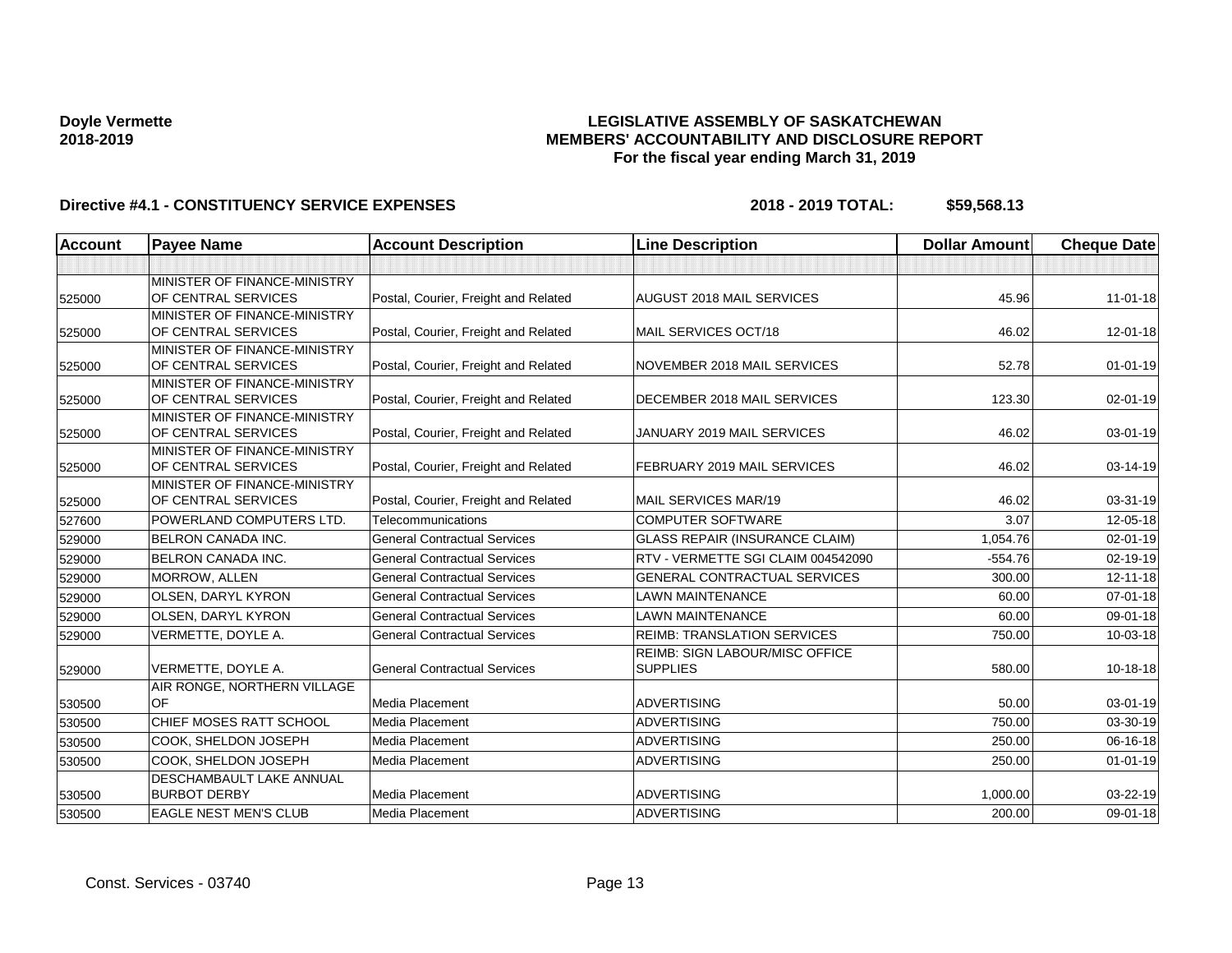## **LEGISLATIVE ASSEMBLY OF SASKATCHEWAN MEMBERS' ACCOUNTABILITY AND DISCLOSURE REPORT For the fiscal year ending March 31, 2019**

| <b>Account</b> | <b>Payee Name</b>                                         | <b>Account Description</b> | <b>Line Description</b> | <b>Dollar Amount</b> | <b>Cheque Date</b> |
|----------------|-----------------------------------------------------------|----------------------------|-------------------------|----------------------|--------------------|
|                |                                                           |                            |                         |                      |                    |
| 530500         | <b>EAGLE POINT RESORT</b>                                 | Media Placement            | ADVERTISING - NO GST    | 400.00               | $07 - 01 - 18$     |
| 530500         | FOLIOJUMPLINE PUBLISHING INC                              | Media Placement            | <b>ADVERTISING</b>      | 337.50               | 06-01-18           |
| 530500         | FOLIOJUMPLINE PUBLISHING INC.                             | Media Placement            | <b>ADVERTISING</b>      | 187.50               | $01 - 01 - 19$     |
| 530500         | <b>HECTOR THIBOUTOT SCHOOL</b>                            | Media Placement            | <b>ADVERTISING</b>      | 500.00               | $10 - 01 - 18$     |
| 530500         | JAZZ MANAGEMENT LTD.                                      | Media Placement            | ADVERTISING             | 41.67                | $04 - 01 - 18$     |
| 530500         | JAZZ MANAGEMENT LTD.                                      | Media Placement            | <b>ADVERTISING</b>      | 41.67                | 05-01-18           |
| 530500         | JAZZ MANAGEMENT LTD.                                      | Media Placement            | <b>ADVERTISING</b>      | 41.67                | 07-01-18           |
| 530500         | JAZZ MANAGEMENT LTD.                                      | Media Placement            | <b>ADVERTISING</b>      | 41.67                | 07-01-18           |
| 530500         | JAZZ MANAGEMENT LTD.                                      | Media Placement            | <b>ADVERTISING</b>      | 41.67                | $10 - 01 - 18$     |
| 530500         | JAZZ MANAGEMENT LTD.                                      | Media Placement            | ADVERTISING             | 41.67                | 10-01-18           |
| 530500         | JAZZ MANAGEMENT LTD.                                      | Media Placement            | <b>ADVERTISING</b>      | 41.67                | $11 - 01 - 18$     |
| 530500         | JAZZ MANAGEMENT LTD.                                      | Media Placement            | <b>ADVERTISING</b>      | 41.67                | $11 - 01 - 18$     |
| 530500         | JAZZ MANAGEMENT LTD.                                      | Media Placement            | <b>ADVERTISING</b>      | 41.67                | 12-01-18           |
| 530500         | JAZZ MANAGEMENT LTD.                                      | Media Placement            | <b>ADVERTISING</b>      | 41.67                | $01 - 01 - 19$     |
| 530500         | JAZZ MANAGEMENT LTD.                                      | Media Placement            | <b>ADVERTISING</b>      | 41.67                | 01-30-19           |
| 530500         | JAZZ MANAGEMENT LTD.                                      | Media Placement            | <b>ADVERTISING</b>      | 41.67                | 03-01-19           |
| 530500         | <b>JIM PATTISON BROADCAST</b><br><b>GROUP</b>             | Media Placement            | <b>ADVERTISING</b>      | 444.00               | 03-01-19           |
| 530500         | <b>JIM PATTISON BROADCAST</b><br><b>GROUP</b>             | Media Placement            | <b>ADVERTISING</b>      | 1,364.00             | 03-26-19           |
| 530500         | <b>JONAS ROBERTS MEMORIAL</b><br><b>COMMUNITY CENTRE</b>  | Media Placement            | <b>ADVERTISING</b>      | 1,400.00             | 12-03-18           |
| 530500         | JONAS ROBERTS MEMORIAL<br><b>COMMUNITY CENTRE</b>         | Media Placement            | <b>ADVERTISING</b>      | 450.00               | 03-28-19           |
| 530500         | <b>KEEWATIN COMMUNITY</b><br>DEVELOPMENT ASSOCIATION INC. | <b>Media Placement</b>     | <b>ADVERTISING</b>      | 250.00               | 09-01-18           |
| 530500         | LAC LA RONGE INDIAN BAND NO.<br>219                       | Media Placement            | <b>ADVERTISING</b>      | 1,000.00             | $01 - 10 - 19$     |
| 530500         | <b>MADD MESSAGE</b>                                       | Media Placement            | <b>ADVERTISING</b>      | 108.33               | 02-15-19           |
| 530500         | MISSINIPI BROADCASTING CORP.                              | Media Placement            | <b>ADVERTISING</b>      | 850.00               | 07-01-18           |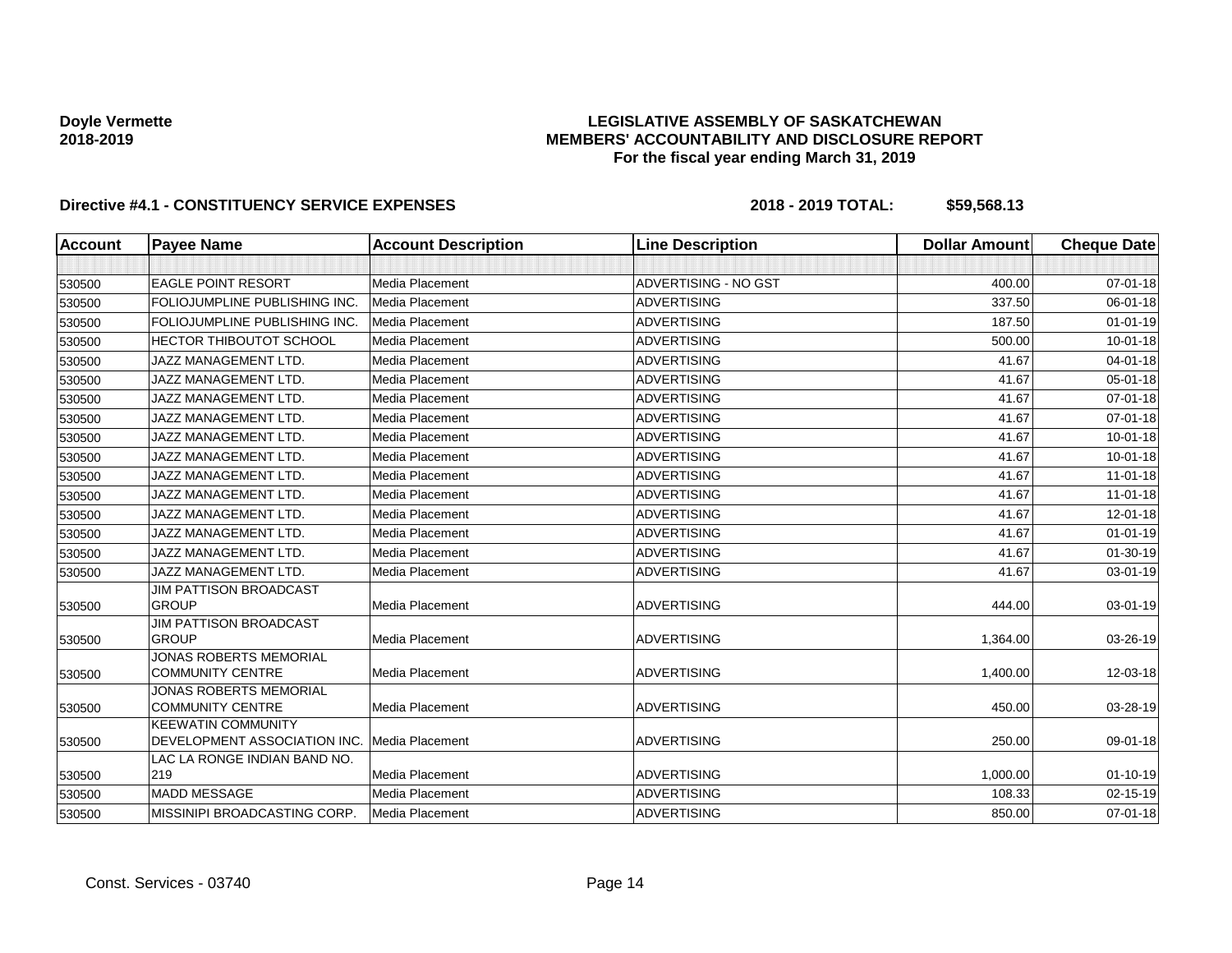## **LEGISLATIVE ASSEMBLY OF SASKATCHEWAN MEMBERS' ACCOUNTABILITY AND DISCLOSURE REPORT For the fiscal year ending March 31, 2019**

| Account | <b>Payee Name</b>                              | <b>Account Description</b> | <b>Line Description</b>    | <b>Dollar Amount</b> | <b>Cheque Date</b> |
|---------|------------------------------------------------|----------------------------|----------------------------|----------------------|--------------------|
|         |                                                |                            |                            |                      |                    |
| 530500  | MISSINIPI BROADCASTING CORP.                   | <b>Media Placement</b>     | <b>ADVERTISING</b>         | 282.00               | $07 - 01 - 18$     |
| 530500  | MISSINIPI BROADCASTING CORP.                   | Media Placement            | <b>ADVERTISING</b>         | 500.00               | $10 - 01 - 18$     |
| 530500  | MISSINIPI BROADCASTING CORP.                   | Media Placement            | <b>ADVERTISING</b>         | 253.00               | $11-01-18$         |
| 530500  | MISSINIPI BROADCASTING CORP.                   | Media Placement            | <b>ADVERTISING</b>         | 253.00               | $12 - 01 - 18$     |
| 530500  | MISSINIPI BROADCASTING CORP.                   | Media Placement            | <b>ADVERTISING</b>         | 253.00               | $01 - 01 - 19$     |
| 530500  | MISSINIPI BROADCASTING CORP.                   | Media Placement            | <b>ADVERTISING</b>         | 253.00               | $01 - 01 - 19$     |
| 530500  | MISSINIPI BROADCASTING CORP.                   | Media Placement            | <b>ADVERTISING</b>         | 3,192.00             | 03-01-19           |
| 530500  | MISSINIPI BROADCASTING CORP                    | Media Placement            | <b>ADVERTISING</b>         | 253.00               | 03-01-19           |
| 530500  | MISSINIPI BROADCASTING CORP.                   | Media Placement            | <b>ADVERTISING</b>         | 253.00               | 03-01-19           |
| 530500  | MOOSE JAW EXPRESS.COM                          | Media Placement            | <b>ADVERTISING</b>         | 61.16                | $02 - 01 - 19$     |
|         | <b>NEW DEMOCRATIC PARTY</b>                    |                            |                            |                      |                    |
| 530500  | <b>CAUCUS</b>                                  | Media Placement            | <b>ADVERTISING</b>         | 3,000.00             | 03-31-19           |
| 530500  | NORTH EAST WOLFPACK                            | Media Placement            | <b>ADVERTISING</b>         | 100.00               | 12-01-18           |
| 530500  | NORTHERN LIGHTS HOCKEY<br>DEVELOPMENT INC.     | Media Placement            | ADVERTISING - NO PST ON AD | 750.00               | 09-14-18           |
| 530500  | NORTHERN LIGHTS HOCKEY<br>DEVELOPMENT INC.     | Media Placement            | ADVERTISING - NO GST       | 500.00               | 10-02-18           |
| 530500  | P.A. SHOPPER (ADGRAPHICS LTD.) Media Placement |                            | <b>ADVERTISING</b>         | 180.40               | 05-01-18           |
| 530500  | P.A. SHOPPER (ADGRAPHICS LTD.) Media Placement |                            | <b>ADVERTISING</b>         | 133.33               | 06-01-18           |
| 530500  | P.A. SHOPPER (ADGRAPHICS LTD.) Media Placement |                            | <b>ADVERTISING</b>         | 133.34               | 07-01-18           |
| 530500  | P.A. SHOPPER (ADGRAPHICS LTD.) Media Placement |                            | <b>ADVERTISING</b>         | 133.33               | 09-01-18           |
| 530500  | P.A. SHOPPER (ADGRAPHICS LTD.) Media Placement |                            | <b>ADVERTISING</b>         | 133.34               | 10-01-18           |
| 530500  | P.A. SHOPPER (ADGRAPHICS LTD.) Media Placement |                            | <b>ADVERTISING</b>         | 133.33               | $01 - 01 - 19$     |
| 530500  | P.A. SHOPPER (ADGRAPHICS LTD.) Media Placement |                            | <b>ADVERTISING</b>         | 133.33               | $01 - 01 - 19$     |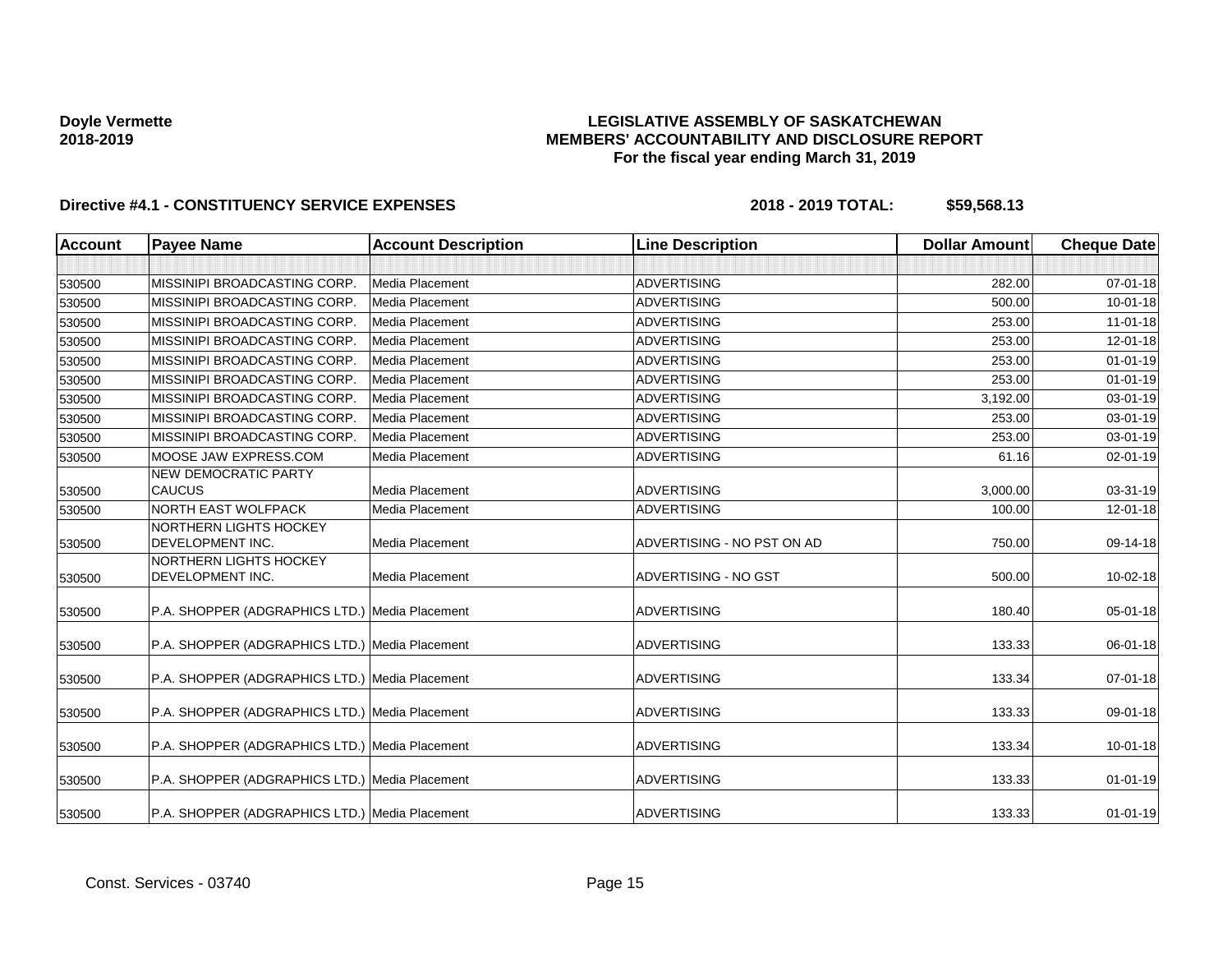## **LEGISLATIVE ASSEMBLY OF SASKATCHEWAN MEMBERS' ACCOUNTABILITY AND DISCLOSURE REPORT For the fiscal year ending March 31, 2019**

| <b>Account</b> | <b>Payee Name</b>                                  | <b>Account Description</b> | <b>Line Description</b>     | <b>Dollar Amount</b> | <b>Cheque Date</b> |
|----------------|----------------------------------------------------|----------------------------|-----------------------------|----------------------|--------------------|
|                |                                                    |                            |                             |                      |                    |
|                | PATTISON OUTDOOR                                   |                            |                             |                      |                    |
| 530500         | ADVERTISING LTD.                                   | Media Placement            | <b>ADVERTISING</b>          | 333.33               | 06-26-18           |
| 530500         | <b>PNG PRAIRIE NEWSPAPER GROUP Media Placement</b> |                            | ADVERTISING - NO GST        | 162.50               | $05 - 01 - 18$     |
| 530500         | <b>PNG PRAIRIE NEWSPAPER GROUP Media Placement</b> |                            | <b>ADVERTISING</b>          | 170.62               | 09-01-18           |
| 530500         | POSTMEDIA NETWORK INC.                             | Media Placement            | ADVERTISING - NO GST        | 8.08                 | 03-01-19           |
| 530500         | POSTMEDIA NETWORK INC.                             | Media Placement            | ADVERTISING - NO GST        | 32.31                | 03-01-19           |
| 530500         | ROYAL CANADIAN LEGION<br>SASKATCHEWAN COMMAND      | Media Placement            | <b>ADVERTISING</b>          | 76.56                | 03-12-19           |
| 530500         | SENATOR MYLES VENNE SCHOOL                         | Media Placement            | <b>ADVERTISING</b>          | 750.00               | 03-09-19           |
| 530500         | <b>SUDDENLY SASKATCHEWAN</b><br>MAGAZINE           | Media Placement            | <b>ADVERTISING</b>          | 30.00                | 03-01-19           |
| 530500         | VERMETTE, DOYLE A.                                 | Media Placement            | <b>REIMB: ADVERTISING</b>   | 1,850.00             | 04-13-18           |
| 530500         | VERMETTE, DOYLE A.                                 | Media Placement            | <b>REIMB: ADVERTISING</b>   | 300.00               | 06-07-18           |
| 530500         | VERMETTE, DOYLE A.                                 | Media Placement            | <b>REIMB: ADVERTISING</b>   | 500.00               | 06-07-18           |
| 530500         | VERMETTE, DOYLE A.                                 | Media Placement            | <b>REIMB: ADVERTISING</b>   | 1,000.00             | 09-01-18           |
| 530500         | VERMETTE, DOYLE A.                                 | Media Placement            | <b>REIMB: ADVERTISING</b>   | 300.00               | 09-01-18           |
| 530500         | VERMETTE, DOYLE A.                                 | Media Placement            | <b>REIMB: ADVERTISING</b>   | 300.00               | $10 - 01 - 18$     |
| 530500         | VERMETTE, DOYLE A.                                 | Media Placement            | <b>REIMB: ADVERTISING</b>   | 300.00               | $10 - 01 - 18$     |
| 530500         | VERMETTE, DOYLE A.                                 | Media Placement            | <b>REIMB: ADVERTISING</b>   | 500.00               | 03-16-19           |
| 530500         | <b>WORLD SPECTATOR</b>                             | Media Placement            | <b>ADVERTISING</b>          | 51.67                | 10-01-18           |
| 530900         | <b>BURKITT'S FLOWERS LTD.</b>                      | <b>Promotional Items</b>   | <b>FLORAL ARRANGEMENT</b>   | 71.60                | $05 - 01 - 18$     |
| 530900         | <b>BURKITT'S FLOWERS LTD.</b>                      | <b>Promotional Items</b>   | FLORAL ARRANGEMENT - NO GST | 60.00                | 07-01-18           |
| 530900         | <b>BURKITT'S FLOWERS LTD.</b>                      | Promotional Items          | <b>FLORAL ARRANGEMENT</b>   | 63.60                | 09-01-18           |
| 530900         | <b>BURKITT'S FLOWERS LTD.</b>                      | Promotional Items          | FLORAL ARRANGEMENT          | 84.20                | 09-01-18           |
| 530900         | <b>BURKITT'S FLOWERS LTD.</b>                      | <b>Promotional Items</b>   | FLORAL ARRANGEMENT          | 73.60                | $01-07-19$         |
| 530900         | <b>BURKITT'S FLOWERS LTD.</b>                      | <b>Promotional Items</b>   | <b>FLORAL ARRANGEMENT</b>   | 63.60                | $02 - 01 - 19$     |
| 530900         | <b>BURKITT'S FLOWERS LTD.</b>                      | <b>Promotional Items</b>   | <b>FLORAL ARRANGEMENT</b>   | 63.60                | 02-01-19           |
| 530900         | <b>BURKITT'S FLOWERS LTD.</b>                      | <b>Promotional Items</b>   | <b>FLORAL ARRANGEMENT</b>   | 63.60                | 03-01-19           |
| 530900         | <b>BURKITT'S FLOWERS LTD.</b>                      | <b>Promotional Items</b>   | <b>FLORAL ARRANGEMENT</b>   | 63.60                | 03-18-19           |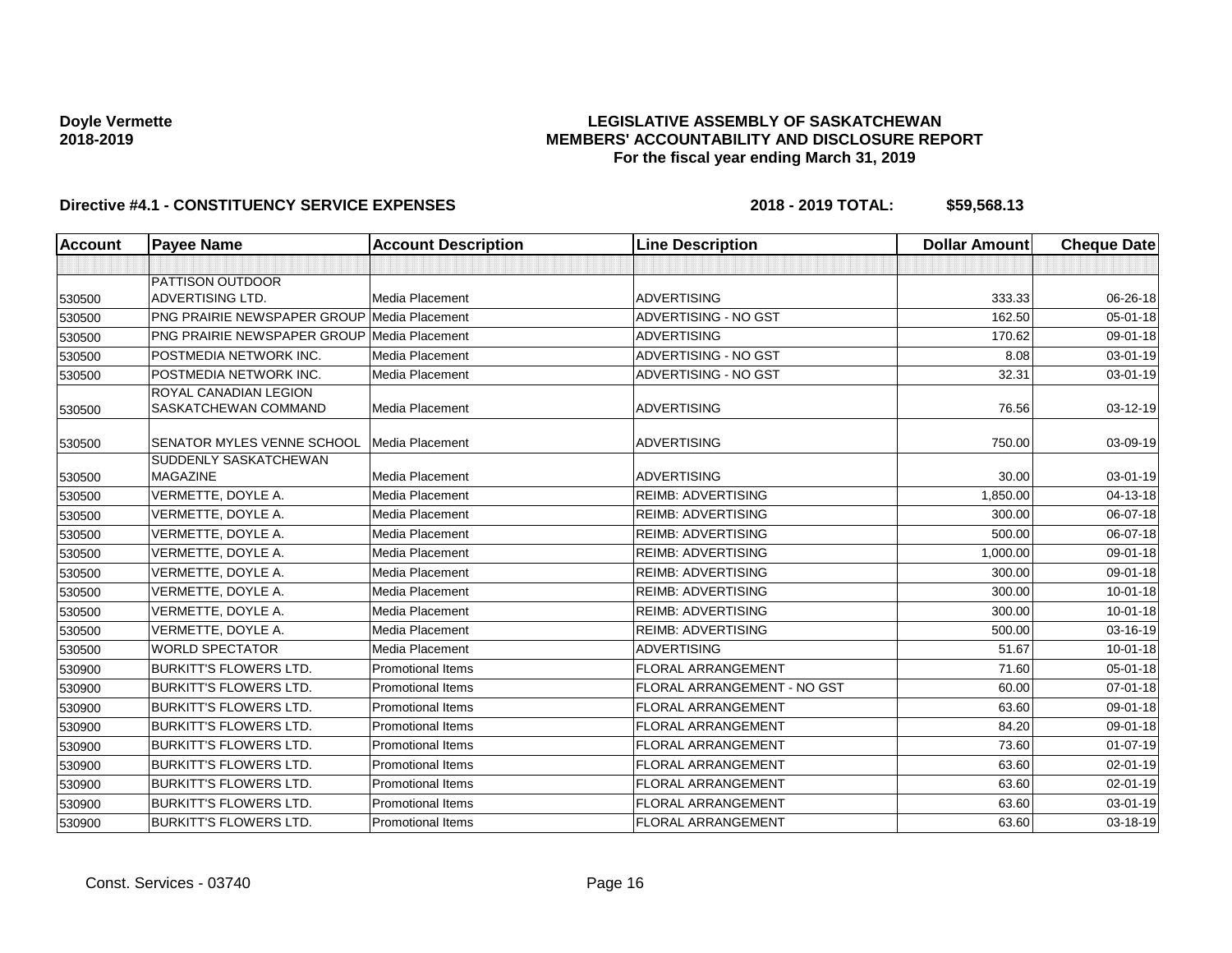## **LEGISLATIVE ASSEMBLY OF SASKATCHEWAN MEMBERS' ACCOUNTABILITY AND DISCLOSURE REPORT For the fiscal year ending March 31, 2019**

| <b>Account</b> | <b>Payee Name</b>                                   | <b>Account Description</b> | <b>Line Description</b>   | <b>Dollar Amount</b> | <b>Cheque Date</b> |
|----------------|-----------------------------------------------------|----------------------------|---------------------------|----------------------|--------------------|
|                |                                                     |                            |                           |                      |                    |
| 530900         | <b>BURKITT'S FLOWERS LTD.</b>                       | Promotional Items          | FLORAL ARRANGEMENT        | 63.60                | 03-26-19           |
|                | <b>COUNTRY NORTH FLORISTS &amp;</b>                 |                            |                           |                      |                    |
| 530900         | <b>GIFTS</b>                                        | Promotional Items          | FLORAL ARRANGEMENT        | 53.00                | 05-01-18           |
|                | <b>COUNTRY NORTH FLORISTS &amp;</b>                 |                            |                           |                      |                    |
| 530900         | <b>GIFTS</b>                                        | <b>Promotional Items</b>   | <b>FLORAL ARRANGEMENT</b> | 53.00                | 05-01-18           |
|                | <b>COUNTRY NORTH FLORISTS &amp;</b>                 |                            |                           |                      |                    |
| 530900         | <b>GIFTS</b>                                        | <b>Promotional Items</b>   | <b>FLORAL ARRANGEMENT</b> | 53.00                | 06-01-18           |
|                | <b>COUNTRY NORTH FLORISTS &amp;</b>                 |                            |                           |                      |                    |
| 530900         | <b>GIFTS</b>                                        | <b>Promotional Items</b>   | <b>FLORAL ARRANGEMENT</b> | 53.00                | 06-01-18           |
|                | <b>COUNTRY NORTH FLORISTS &amp;</b>                 |                            |                           |                      |                    |
| 530900         | <b>GIFTS</b>                                        | <b>Promotional Items</b>   | <b>FLORAL ARRANGEMENT</b> | 53.00                | 06-01-18           |
|                | <b>COUNTRY NORTH FLORISTS &amp;</b>                 |                            |                           |                      |                    |
| 530900         | <b>GIFTS</b>                                        | <b>Promotional Items</b>   | <b>FLORAL ARRANGEMENT</b> | 53.00                | 06-01-18           |
|                | <b>COUNTRY NORTH FLORISTS &amp;</b>                 |                            |                           |                      |                    |
| 530900         | <b>GIFTS</b>                                        | <b>Promotional Items</b>   | <b>FLORAL ARRANGEMENT</b> | 53.00                | 06-01-18           |
|                | <b>COUNTRY NORTH FLORISTS &amp;</b><br><b>GIFTS</b> | <b>Promotional Items</b>   | <b>FLORAL ARRANGEMENT</b> |                      |                    |
| 530900         | <b>COUNTRY NORTH FLORISTS &amp;</b>                 |                            |                           | 53.00                | $07 - 01 - 18$     |
|                | <b>GIFTS</b>                                        | <b>Promotional Items</b>   | <b>FLORAL ARRANGEMENT</b> | 53.00                | 07-01-18           |
| 530900         | <b>COUNTRY NORTH FLORISTS &amp;</b>                 |                            |                           |                      |                    |
| 530900         | <b>GIFTS</b>                                        | <b>Promotional Items</b>   | <b>FLORAL ARRANGEMENT</b> | 53.00                | $07 - 01 - 18$     |
|                | <b>COUNTRY NORTH FLORISTS &amp;</b>                 |                            |                           |                      |                    |
| 530900         | <b>GIFTS</b>                                        | <b>Promotional Items</b>   | <b>FLORAL ARRANGEMENT</b> | 53.00                | $07 - 01 - 18$     |
|                | <b>COUNTRY NORTH FLORISTS &amp;</b>                 |                            |                           |                      |                    |
| 530900         | <b>GIFTS</b>                                        | <b>Promotional Items</b>   | FLORAL ARRANGEMENT        | 53.00                | 07-01-18           |
|                | <b>COUNTRY NORTH FLORISTS &amp;</b>                 |                            |                           |                      |                    |
| 530900         | <b>GIFTS</b>                                        | <b>Promotional Items</b>   | <b>FLORAL ARRANGEMENT</b> | 53.00                | 08-01-18           |
|                | <b>COUNTRY NORTH FLORISTS &amp;</b>                 |                            |                           |                      |                    |
| 530900         | <b>GIFTS</b>                                        | <b>Promotional Items</b>   | <b>FLORAL ARRANGEMENT</b> | 53.00                | 08-01-18           |
|                | <b>COUNTRY NORTH FLORISTS &amp;</b>                 |                            |                           |                      |                    |
| 530900         | <b>GIFTS</b>                                        | <b>Promotional Items</b>   | <b>FLORAL ARRANGEMENT</b> | 53.00                | 08-01-18           |
|                | <b>COUNTRY NORTH FLORISTS &amp;</b>                 |                            |                           |                      |                    |
| 530900         | <b>GIFTS</b>                                        | <b>Promotional Items</b>   | FLORAL ARRANGEMENT        | 53.00                | 08-01-18           |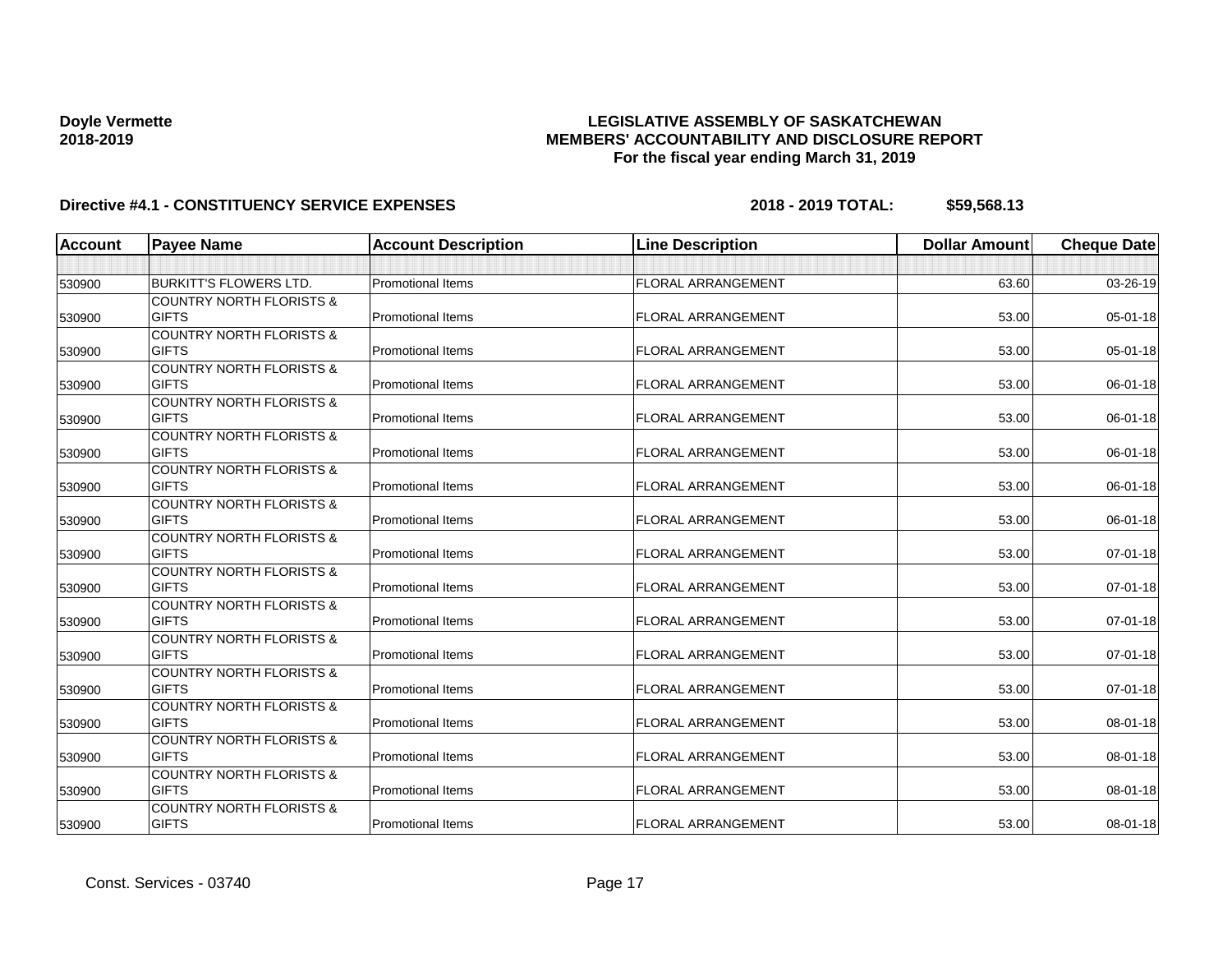## **LEGISLATIVE ASSEMBLY OF SASKATCHEWAN MEMBERS' ACCOUNTABILITY AND DISCLOSURE REPORT For the fiscal year ending March 31, 2019**

| <b>Account</b> | <b>Payee Name</b>                   | <b>Account Description</b> | <b>Line Description</b>   | <b>Dollar Amount</b> | <b>Cheque Date</b> |
|----------------|-------------------------------------|----------------------------|---------------------------|----------------------|--------------------|
|                |                                     |                            |                           |                      |                    |
|                | <b>COUNTRY NORTH FLORISTS &amp;</b> |                            |                           |                      |                    |
| 530900         | <b>GIFTS</b>                        | <b>Promotional Items</b>   | <b>FLORAL ARRANGEMENT</b> | 53.00                | 08-01-18           |
|                | <b>COUNTRY NORTH FLORISTS &amp;</b> |                            |                           |                      |                    |
| 530900         | <b>GIFTS</b>                        | <b>Promotional Items</b>   | <b>FLORAL ARRANGEMENT</b> | 53.00                | 09-01-18           |
|                | <b>COUNTRY NORTH FLORISTS &amp;</b> |                            |                           |                      |                    |
| 530900         | <b>GIFTS</b>                        | <b>Promotional Items</b>   | <b>FLORAL ARRANGEMENT</b> | 53.00                | 09-01-18           |
|                | <b>COUNTRY NORTH FLORISTS &amp;</b> |                            |                           |                      |                    |
| 530900         | <b>GIFTS</b>                        | <b>Promotional Items</b>   | <b>FLORAL ARRANGEMENT</b> | 84.80                | 09-01-18           |
|                | <b>COUNTRY NORTH FLORISTS &amp;</b> |                            |                           |                      |                    |
| 530900         | <b>GIFTS</b>                        | <b>Promotional Items</b>   | <b>FLORAL ARRANGEMENT</b> | 53.00                | 09-01-18           |
|                | <b>COUNTRY NORTH FLORISTS &amp;</b> |                            |                           |                      |                    |
| 530900         | <b>GIFTS</b>                        | <b>Promotional Items</b>   | <b>FLORAL ARRANGEMENT</b> | 53.00                | $11 - 01 - 18$     |
|                | <b>COUNTRY NORTH FLORISTS &amp;</b> |                            |                           |                      |                    |
| 530900         | <b>GIFTS</b>                        | <b>Promotional Items</b>   | <b>FLORAL ARRANGEMENT</b> | 53.00                | $11-01-18$         |
|                | <b>COUNTRY NORTH FLORISTS &amp;</b> |                            |                           |                      |                    |
| 530900         | <b>GIFTS</b>                        | <b>Promotional Items</b>   | <b>FLORAL ARRANGEMENT</b> | 53.00                | $11 - 01 - 18$     |
|                | <b>COUNTRY NORTH FLORISTS &amp;</b> |                            |                           |                      |                    |
| 530900         | <b>GIFTS</b>                        | <b>Promotional Items</b>   | <b>FLORAL ARRANGEMENT</b> | 53.00                | $11 - 01 - 18$     |
|                | <b>COUNTRY NORTH FLORISTS &amp;</b> |                            |                           |                      |                    |
| 530900         | <b>GIFTS</b>                        | <b>Promotional Items</b>   | <b>FLORAL ARRANGEMENT</b> | 53.00                | $11 - 01 - 18$     |
|                | <b>COUNTRY NORTH FLORISTS &amp;</b> |                            |                           |                      |                    |
| 530900         | <b>GIFTS</b>                        | <b>Promotional Items</b>   | FLORAL ARRANGEMENT        | 53.00                | $11-01-18$         |
|                | <b>COUNTRY NORTH FLORISTS &amp;</b> |                            |                           |                      |                    |
| 530900         | <b>GIFTS</b>                        | <b>Promotional Items</b>   | <b>FLORAL ARRANGEMENT</b> | 53.00                | $11 - 01 - 18$     |
|                | <b>COUNTRY NORTH FLORISTS &amp;</b> |                            |                           |                      |                    |
| 530900         | <b>GIFTS</b>                        | <b>Promotional Items</b>   | <b>FLORAL ARRANGEMENT</b> | 53.00                | $11 - 01 - 18$     |
|                | <b>COUNTRY NORTH FLORISTS &amp;</b> |                            |                           |                      |                    |
| 530900         | <b>GIFTS</b>                        | <b>Promotional Items</b>   | <b>FLORAL ARRANGEMENT</b> | 53.00                | $11-01-18$         |
|                | <b>COUNTRY NORTH FLORISTS &amp;</b> |                            |                           |                      |                    |
| 530900         | <b>GIFTS</b>                        | Promotional Items          | <b>FLORAL ARRANGEMENT</b> | 53.00                | $11 - 01 - 18$     |
|                | <b>COUNTRY NORTH FLORISTS &amp;</b> |                            |                           |                      |                    |
| 530900         | <b>GIFTS</b>                        | <b>Promotional Items</b>   | <b>FLORAL ARRANGEMENT</b> | 53.00                | $11 - 01 - 18$     |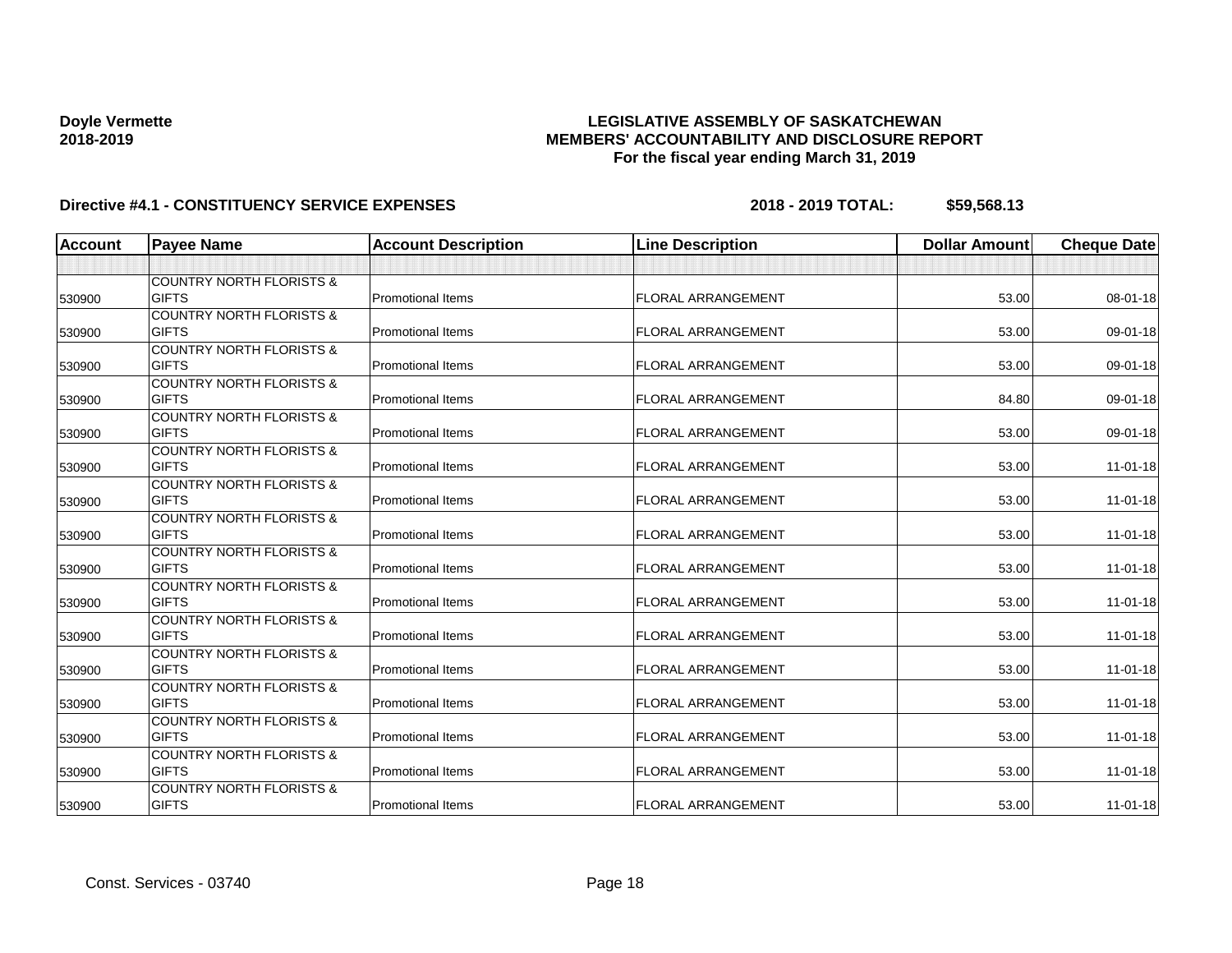## **LEGISLATIVE ASSEMBLY OF SASKATCHEWAN MEMBERS' ACCOUNTABILITY AND DISCLOSURE REPORT For the fiscal year ending March 31, 2019**

| <b>Account</b> | <b>Payee Name</b>                   | <b>Account Description</b> | <b>Line Description</b>   | <b>Dollar Amount</b> | <b>Cheque Date</b> |
|----------------|-------------------------------------|----------------------------|---------------------------|----------------------|--------------------|
|                |                                     |                            |                           |                      |                    |
|                | <b>COUNTRY NORTH FLORISTS &amp;</b> |                            |                           |                      |                    |
| 530900         | <b>GIFTS</b>                        | <b>Promotional Items</b>   | <b>FLORAL ARRANGEMENT</b> | 53.00                | $11-01-18$         |
|                | <b>COUNTRY NORTH FLORISTS &amp;</b> |                            |                           |                      |                    |
| 530900         | <b>GIFTS</b>                        | <b>Promotional Items</b>   | <b>FLORAL ARRANGEMENT</b> | 74.20                | $01 - 01 - 19$     |
|                | <b>COUNTRY NORTH FLORISTS &amp;</b> |                            |                           |                      |                    |
| 530900         | <b>GIFTS</b>                        | <b>Promotional Items</b>   | <b>FLORAL ARRANGEMENT</b> | 53.00                | $01 - 01 - 19$     |
|                | <b>COUNTRY NORTH FLORISTS &amp;</b> |                            |                           |                      |                    |
| 530900         | <b>GIFTS</b>                        | <b>Promotional Items</b>   | <b>FLORAL ARRANGEMENT</b> | 53.00                | $01 - 01 - 19$     |
|                | <b>COUNTRY NORTH FLORISTS &amp;</b> |                            |                           |                      |                    |
| 530900         | <b>GIFTS</b>                        | <b>Promotional Items</b>   | <b>FLORAL ARRANGEMENT</b> | 53.00                | $01 - 01 - 19$     |
|                | <b>COUNTRY NORTH FLORISTS &amp;</b> |                            |                           |                      |                    |
| 530900         | <b>GIFTS</b>                        | <b>Promotional Items</b>   | <b>FLORAL ARRANGEMENT</b> | 212.00               | $01 - 01 - 19$     |
|                | <b>COUNTRY NORTH FLORISTS &amp;</b> |                            |                           |                      |                    |
| 530900         | <b>GIFTS</b>                        | <b>Promotional Items</b>   | <b>FLORAL ARRANGEMENT</b> | 53.00                | $01 - 01 - 19$     |
|                | <b>COUNTRY NORTH FLORISTS &amp;</b> |                            |                           |                      |                    |
| 530900         | <b>GIFTS</b>                        | <b>Promotional Items</b>   | <b>FLORAL ARRANGEMENT</b> | 349.80               | $01 - 01 - 19$     |
|                | <b>COUNTRY NORTH FLORISTS &amp;</b> |                            |                           |                      |                    |
| 530900         | <b>GIFTS</b>                        | <b>Promotional Items</b>   | <b>FLORAL ARRANGEMENT</b> | 53.00                | $01 - 01 - 19$     |
|                | <b>COUNTRY NORTH FLORISTS &amp;</b> |                            |                           |                      |                    |
| 530900         | <b>GIFTS</b>                        | <b>Promotional Items</b>   | <b>FLORAL ARRANGEMENT</b> | 53.00                | $01 - 01 - 19$     |
|                | <b>COUNTRY NORTH FLORISTS &amp;</b> |                            |                           |                      |                    |
| 530900         | <b>GIFTS</b>                        | <b>Promotional Items</b>   | FLORAL ARRANGEMENT        | 53.00                | $01 - 01 - 19$     |
|                | <b>COUNTRY NORTH FLORISTS &amp;</b> |                            |                           |                      |                    |
| 530900         | <b>GIFTS</b>                        | <b>Promotional Items</b>   | <b>FLORAL ARRANGEMENT</b> | 53.00                | 02-01-19           |
|                | <b>COUNTRY NORTH FLORISTS &amp;</b> |                            |                           |                      |                    |
| 530900         | <b>GIFTS</b>                        | <b>Promotional Items</b>   | <b>FLORAL ARRANGEMENT</b> | 53.00                | 02-01-19           |
|                | <b>COUNTRY NORTH FLORISTS &amp;</b> |                            |                           |                      |                    |
| 530900         | <b>GIFTS</b>                        | <b>Promotional Items</b>   | <b>FLORAL ARRANGEMENT</b> | 53.00                | 02-01-19           |
|                | <b>COUNTRY NORTH FLORISTS &amp;</b> |                            |                           |                      |                    |
| 530900         | <b>GIFTS</b>                        | Promotional Items          | <b>FLORAL ARRANGEMENT</b> | 53.00                | 02-01-19           |
|                | <b>COUNTRY NORTH FLORISTS &amp;</b> |                            |                           |                      |                    |
| 530900         | <b>GIFTS</b>                        | <b>Promotional Items</b>   | <b>FLORAL ARRANGEMENT</b> | 53.00                | $03 - 01 - 19$     |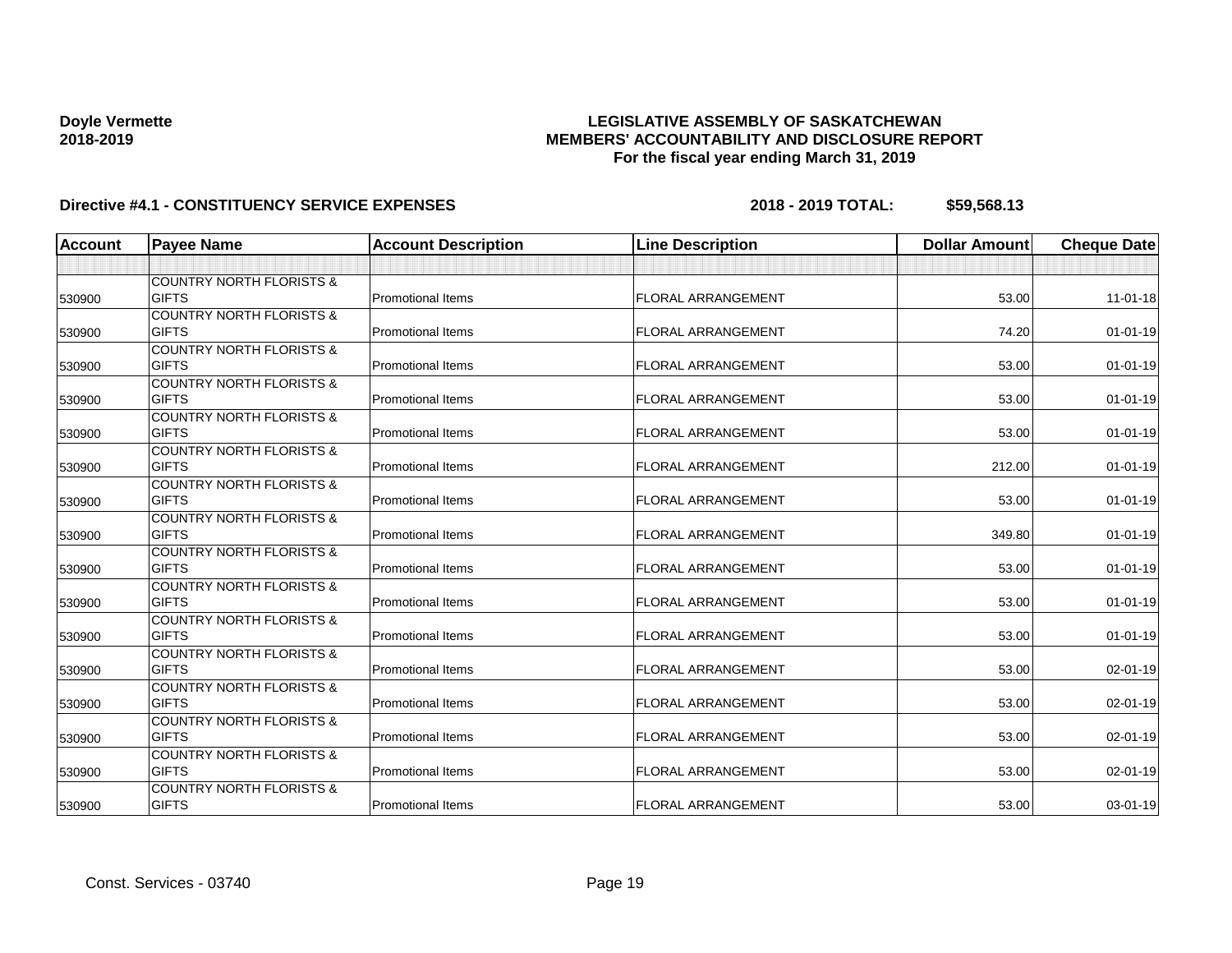## **LEGISLATIVE ASSEMBLY OF SASKATCHEWAN MEMBERS' ACCOUNTABILITY AND DISCLOSURE REPORT For the fiscal year ending March 31, 2019**

| <b>Account</b> | <b>Payee Name</b>                   | <b>Account Description</b>         | <b>Line Description</b>         | <b>Dollar Amount</b> | <b>Cheque Date</b> |
|----------------|-------------------------------------|------------------------------------|---------------------------------|----------------------|--------------------|
|                |                                     |                                    |                                 |                      |                    |
|                | <b>COUNTRY NORTH FLORISTS &amp;</b> |                                    |                                 |                      |                    |
| 530900         | <b>GIFTS</b>                        | <b>Promotional Items</b>           | FLORAL ARRANGEMENT              | 53.00                | $03 - 01 - 19$     |
| 530900         | <b>SIGNATURE GRAPHICS</b>           | <b>Promotional Items</b>           | PROMOTIONAL ITEMS               | 1,653.60             | 12-06-18           |
|                | UNITED STEELWORKERS USW             |                                    |                                 |                      |                    |
| 530900         | LOCAL 7106                          | <b>Promotional Items</b>           | <b>WREATH-NO GST PST-6%</b>     | 68.90                | 06-01-18           |
| 542000         | <b>BERNATCHEZ, DEVIN</b>            | Travel                             | C.A. TRAVEL APRIL 16, 2018      | 269.19               | 04-23-18           |
| 542000         | BERNATCHEZ, DEVIN                   | Travel                             | C.A. TRAVEL MAY 5 & 11 2018     | 372.03               | $05 - 11 - 18$     |
| 542000         | <b>BERNATCHEZ, DEVIN</b>            | Travel                             | C.A. TRAVEL MAY 25, 2018        | 84.00                | $06 - 01 - 18$     |
| 542000         | BERNATCHEZ, DEVIN                   | Travel                             | C.A. TRAVEL JULY 1, 2018        | 381.71               | $07 - 01 - 18$     |
| 542000         | BERNATCHEZ, DEVIN                   | Travel                             | C.A. TRAVEL JUNE 26 - 28, 2018  | 125.97               | $07 - 01 - 18$     |
| 542000         | <b>BERNATCHEZ, DEVIN</b>            | Travel                             | C.A. TRAVEL JULY 26, 2018       | 418.55               | 08-01-18           |
| 542000         | <b>BERNATCHEZ, DEVIN</b>            | Travel                             | C.A. TRAVEL NOVEMBER 7, 2018    | 288.08               | 11-08-18           |
| 542000         | <b>BERNATCHEZ, DEVIN</b>            | Travel                             | C.A. TRAVEL JANUARY 24, 2019    | 262.93               | $01 - 24 - 19$     |
| 542000         | BERNATCHEZ, DEVIN                   | Travel                             | C.A. TRAVEL FEBRUARY 21, 2019   | 256.03               | $03 - 01 - 19$     |
| 542000         | BERNATCHEZ, DEVIN                   | Travel                             | C.A. TRAVEL FEBRUARY 26, 2019   | 231.68               | $03 - 01 - 19$     |
| 542000         | BERNATCHEZ, DEVIN                   | Travel                             | C.A. TRAVEL MARCH 13, 2019      | 381.35               | 03-13-19           |
| 555000         | BERNATCHEZ, DEVIN                   | <b>Other Material and Supplies</b> | MISC OFFICE SUPPLIES            | 142.08               | 04-16-18           |
| 555000         | <b>BERNATCHEZ, DEVIN</b>            | Other Material and Supplies        | <b>MISC OFFICE SUPPLIES</b>     | 103.01               | $07 - 01 - 18$     |
| 555000         | <b>COLONY COFFEE &amp; TEA</b>      | <b>Other Material and Supplies</b> | MISC OFFICE SUPPLIES            | 134.00               | 02-07-19           |
| 555000         | COMPTECH INNOVATION                 | Other Material and Supplies        | <b>OFFICE SUPPLIES - PST 6%</b> | 222.46               | $05 - 01 - 18$     |
| 555000         | <b>COMPTECH INNOVATION</b>          | <b>Other Material and Supplies</b> | <b>OFFICE SUPPLIES</b>          | 123.64               | $07 - 01 - 18$     |
| 555000         | <b>COMPTECH INNOVATION</b>          | Other Material and Supplies        | <b>OFFICE SUPPLIES-6% PST</b>   | 127.08               | 09-08-18           |
| 555000         | <b>COMPTECH INNOVATION</b>          | <b>Other Material and Supplies</b> | OFFICE SUPPLIES NO GST 6%PST    | 137.76               | $01 - 01 - 19$     |
| 555000         | <b>CRE8IV COMMUNICATIONS</b>        | <b>Other Material and Supplies</b> | OFFICE SUPPLIES                 | 174.90               | 05-04-18           |
| 555000         | <b>CRE8IV COMMUNICATIONS</b>        | <b>Other Material and Supplies</b> | OFFICE SUPPLIES                 | 554.35               | $07 - 01 - 18$     |
| 555000         | <b>CRE8IV COMMUNICATIONS</b>        | Other Material and Supplies        | OFFICE SUPPLIES                 | 42.39                | $01 - 01 - 19$     |
| 555000         | MISTER PRINT PRODUCTIONS LTD.       | Other Material and Supplies        | <b>BANNERS</b>                  | 403.86               | 06-01-18           |
| 555000         | <b>SVE PURIFIED WATER</b>           | Other Material and Supplies        | <b>BOTTLED WATER</b>            | 10.00                | 05-10-18           |
| 555000         | <b>SVE PURIFIED WATER</b>           | Other Material and Supplies        | <b>BOTTLED WATER</b>            | 15.00                | $07 - 01 - 18$     |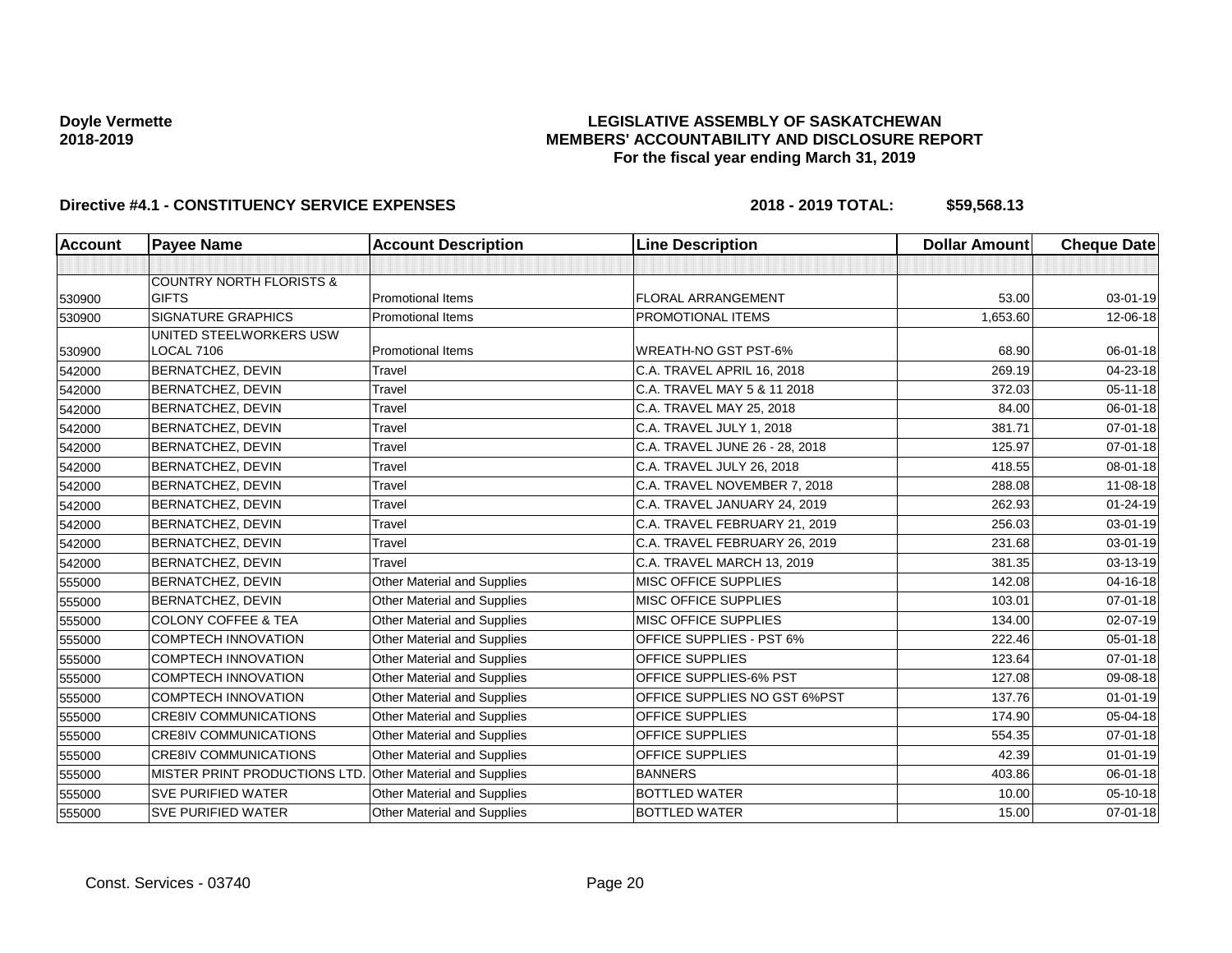### **LEGISLATIVE ASSEMBLY OF SASKATCHEWAN MEMBERS' ACCOUNTABILITY AND DISCLOSURE REPORT For the fiscal year ending March 31, 2019**

| Account | <b>Payee Name</b>                                                       | <b>Account Description</b>         | <b>Line Description</b>                               | <b>Dollar Amount</b> | <b>Cheque Date</b> |
|---------|-------------------------------------------------------------------------|------------------------------------|-------------------------------------------------------|----------------------|--------------------|
|         |                                                                         |                                    |                                                       |                      |                    |
| 555000  | <b>SVE PURIFIED WATER</b>                                               | Other Material and Supplies        | <b>BOTTLED WATER</b>                                  | 15.00                | $11-01-18$         |
| 555000  | <b>SVE PURIFIED WATER</b>                                               | <b>Other Material and Supplies</b> | <b>BOTTLED WATER</b>                                  | 10.00                | $11 - 21 - 18$     |
| 555000  | <b>SVE PURIFIED WATER</b>                                               | Other Material and Supplies        | <b>BOTTLED WATER</b>                                  | 10.00                | 03-01-19           |
| 555000  | VERMETTE, DOYLE A.                                                      | Other Material and Supplies        | <b>REIMB: MISC OFFICE SUPPLIES</b>                    | 30.35                | 04-13-18           |
| 555000  | VERMETTE, DOYLE A.                                                      | Other Material and Supplies        | <b>REIMB: MISC OFFICE SUPPLIES</b>                    | 57.96                | 06-01-18           |
| 555000  | VERMETTE, DOYLE A.                                                      | Other Material and Supplies        | <b>REIMB: MISC OFFICE SUPPLIES</b>                    | 50.96                | 09-05-18           |
| 555000  | VERMETTE, DOYLE A.                                                      | <b>Other Material and Supplies</b> | <b>REIMB: MISC OFFICE SUPPLIES</b>                    | 28.72                | 10-18-18           |
| 555000  | VERMETTE, DOYLE A.                                                      | Other Material and Supplies        | <b>REIMB: MISC OFFICE SUPPLIES</b>                    | 28.46                | $11-01-18$         |
| 555000  | VERMETTE, DOYLE A.                                                      | Other Material and Supplies        | REIMB: MISC OFFICE SUPPLIES                           | 132.14               | $11 - 07 - 18$     |
| 555000  | VERMETTE, DOYLE A.                                                      | Other Material and Supplies        | <b>REIMB: MISC OFFICE SUPPLIES</b>                    | 47.00                | 11-23-18           |
| 555000  | VERMETTE, DOYLE A.                                                      | <b>Other Material and Supplies</b> | <b>REIMB: MISC OFFICE SUPPLIES</b>                    | 274.86               | $01 - 25 - 19$     |
| 555000  | VERMETTE, DOYLE A.                                                      | Other Material and Supplies        | <b>REIMB: MISC OFFICE SUPPLIES</b>                    | 375.68               | 03-28-19           |
| 564600  | POWERLAND COMPUTERS LTD.                                                | Computer Software - Exp            | <b>SECURITY SOFTWARE</b>                              | 3.07                 | $05 - 01 - 18$     |
| 564600  | POWERLAND COMPUTERS LTD.                                                | Computer Software - Exp            | <b>SECURITY SOFTWARE</b>                              | 3.07                 | 06-01-18           |
| 564600  | POWERLAND COMPUTERS LTD.                                                | Computer Software - Exp            | SOPHOS CENTRAL ENDPOINT STANDARD<br><b>PROTECTION</b> | 3.07                 | 06-05-18           |
| 564600  | POWERLAND COMPUTERS LTD.                                                | Computer Software - Exp            | <b>SOFTWARE</b>                                       | 3.07                 | 07-04-18           |
| 564600  | POWERLAND COMPUTERS LTD.                                                | Computer Software - Exp            | SOPHOS CENTRAL ENDPOINT<br><b>PROTECTION</b>          | 3.07                 | 08-02-18           |
| 564600  | POWERLAND COMPUTERS LTD.                                                | Computer Software - Exp            | SOPHOS MSP AGREEMENT                                  | 3.07                 | 09-05-18           |
| 564600  | POWERLAND COMPUTERS LTD.                                                | Computer Software - Exp            | SOPHOS CENTRAL PROTECTION                             | 3.07                 | $11 - 02 - 18$     |
| 564600  | POWERLAND COMPUTERS LTD.                                                | Computer Software - Exp            | <b>COMPUTER SOFTWARE</b>                              | 3.07                 | 12-01-18           |
| 564600  | POWERLAND COMPUTERS LTD.                                                | Computer Software - Exp            | <b>SECURITY SOFTWARE</b>                              | 3.07                 | 02-05-19           |
| 565200  | <b>PRINCE ALBERT ALARM SYSTEMS</b> Office Furniture and Equipment - Exp |                                    | <b>ALARM SYSTEM UPGRADE</b>                           | 901.00               | $09 - 01 - 18$     |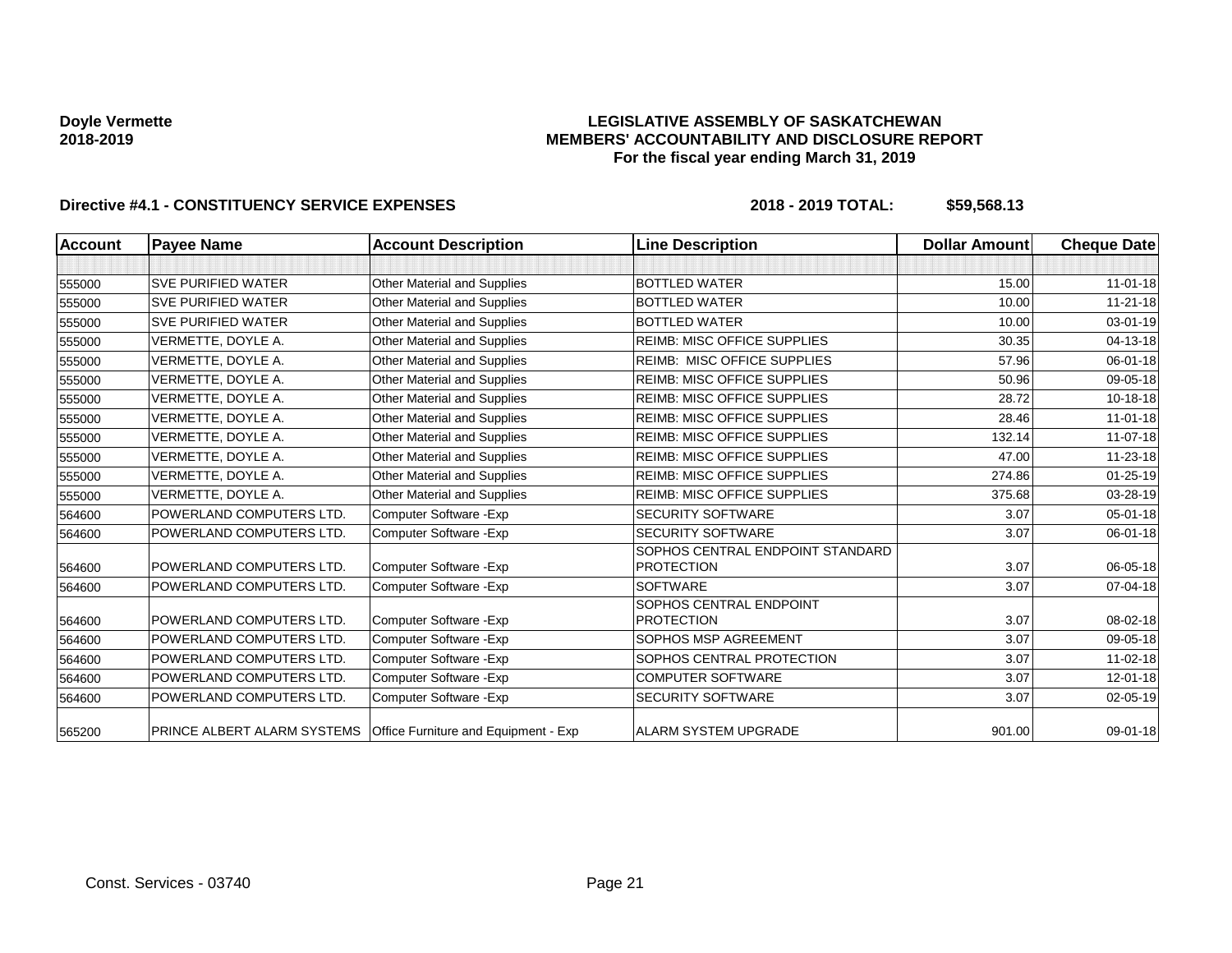## **LEGISLATIVE ASSEMBLY OF SASKATCHEWAN MEMBERS' ACCOUNTABILITY AND DISCLOSURE REPORT For the fiscal year ending March 31, 2019**

| <b>Account</b> | <b>Payee Name</b>       | <b>Account Description</b> | <b>Dollar Amount</b> | <b>Cheque Date</b> |
|----------------|-------------------------|----------------------------|----------------------|--------------------|
|                |                         |                            |                      |                    |
| 513000         | BERNATCHEZ, DEVIN D. J. | Out-of-Scope Permanent     | 2,213.42             | 04-24-18           |
| 513000         | BERNATCHEZ, DEVIN D. J. | Out-of-Scope Permanent     | 2,213.42             | 05-08-18           |
| 513000         | BERNATCHEZ, DEVIN D. J. | Out-of-Scope Permanent     | 2,213.42             | 05-23-18           |
| 513000         | BERNATCHEZ, DEVIN D. J. | Out-of-Scope Permanent     | 2,213.42             | 06-05-18           |
| 513000         | BERNATCHEZ, DEVIN D. J. | Out-of-Scope Permanent     | 2,213.42             | 06-13-18           |
| 513000         | BERNATCHEZ, DEVIN D. J. | Out-of-Scope Permanent     | 2,213.42             | 06-27-18           |
| 513000         | BERNATCHEZ, DEVIN D. J. | Out-of-Scope Permanent     | 2,213.42             | 07-11-18           |
| 513000         | BERNATCHEZ, DEVIN D. J. | Out-of-Scope Permanent     | 2,213.42             | 07-25-18           |
| 513000         | BERNATCHEZ, DEVIN D. J. | Out-of-Scope Permanent     | 2,213.42             | 08-08-18           |
| 513000         | BERNATCHEZ, DEVIN D. J. | Out-of-Scope Permanent     | 2,213.42             | 08-22-18           |
| 513000         | BERNATCHEZ, DEVIN D. J. | Out-of-Scope Permanent     | 2,213.42             | 09-05-18           |
| 513000         | BERNATCHEZ, DEVIN D. J. | Out-of-Scope Permanent     | 2,213.42             | 09-19-18           |
| 513000         | BERNATCHEZ, DEVIN D. J. | Out-of-Scope Permanent     | 2,213.42             | 10-03-18           |
| 513000         | BERNATCHEZ, DEVIN D. J. | Out-of-Scope Permanent     | 2,213.42             | $10 - 17 - 18$     |
| 513000         | BERNATCHEZ, DEVIN D. J. | Out-of-Scope Permanent     | 2,213.42             | $11-01-18$         |
| 513000         | BERNATCHEZ, DEVIN D. J. | Out-of-Scope Permanent     | 2,213.42             | $11 - 14 - 18$     |
| 513000         | BERNATCHEZ, DEVIN D. J. | Out-of-Scope Permanent     | 2,213.42             | $11 - 28 - 18$     |
| 513000         | BERNATCHEZ, DEVIN D. J. | Out-of-Scope Permanent     | 2,213.42             | $12 - 12 - 18$     |
| 513000         | BERNATCHEZ, DEVIN D. J. | Out-of-Scope Permanent     | 2,213.42             | 12-27-18           |
| 513000         | BERNATCHEZ, DEVIN D. J. | Out-of-Scope Permanent     | 2,213.42             | 01-09-19           |
| 513000         | BERNATCHEZ, DEVIN D. J. | Out-of-Scope Permanent     | 2,213.42             | 01-23-19           |
| 513000         | BERNATCHEZ, DEVIN D. J. | Out-of-Scope Permanent     | 2,213.42             | 02-06-19           |
| 513000         | BERNATCHEZ, DEVIN D. J. | Out-of-Scope Permanent     | 2,213.42             | 02-20-19           |
| 513000         | BERNATCHEZ, DEVIN D. J. | Out-of-Scope Permanent     | 2,213.42             | 03-06-19           |
| 513000         | BERNATCHEZ, DEVIN D. J. | Out-of-Scope Permanent     | 2,213.42             | 03-20-19           |
| 513000         | BERNATCHEZ, DEVIN D. J. | Out-of-Scope Permanent     | 2,213.42             | 04-03-19           |
| 514000         | BILLETTE, WILBERT R     | Casual/Term                | 673.00               | 06-27-18           |
| 514000         | BILLETTE, WILBERT R     | Casual/Term                | 336.5                | 09-19-18           |
| 514000         | BILLETTE, WILBERT R     | Casual/Term                | 168.24               | 10-03-18           |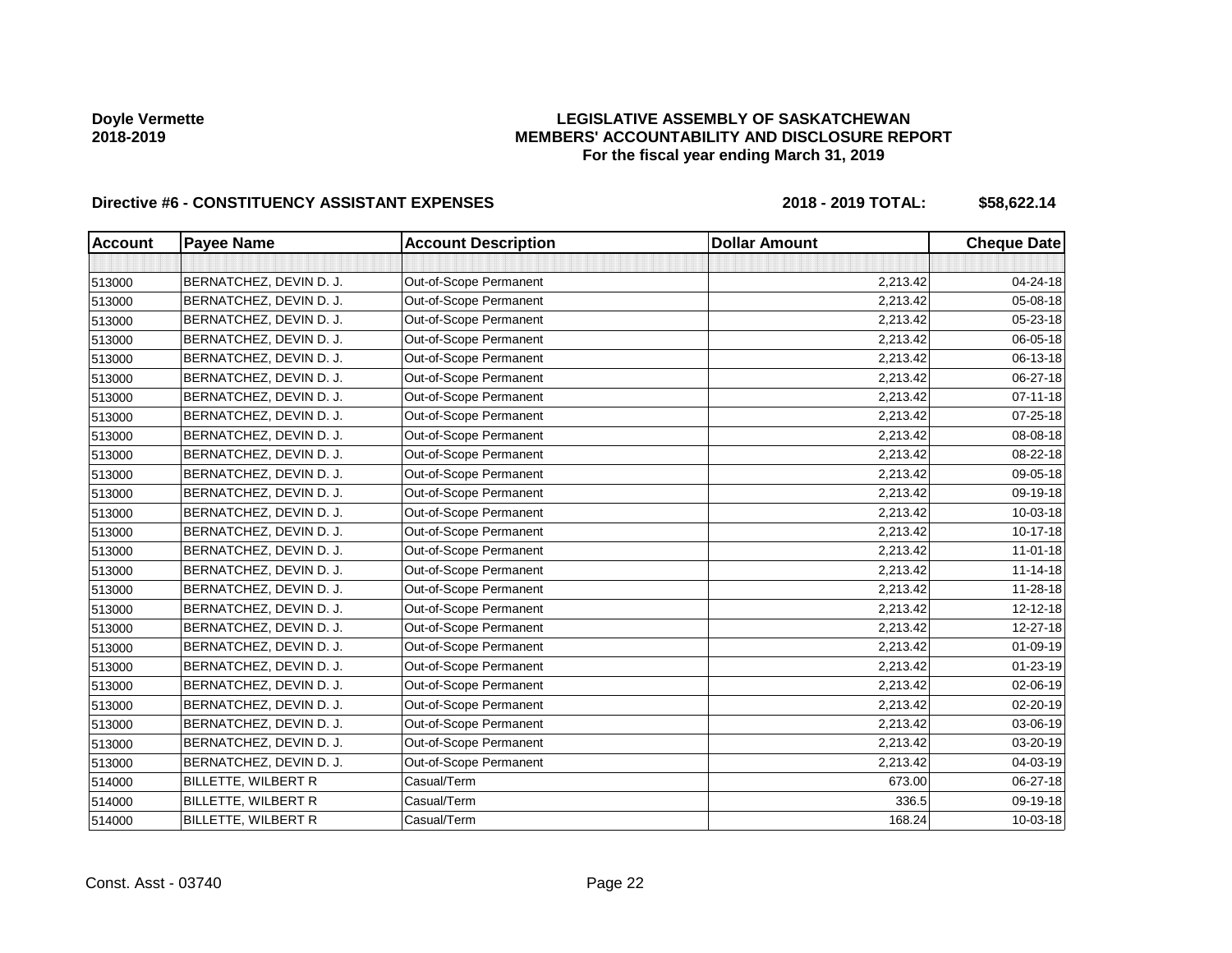## **LEGISLATIVE ASSEMBLY OF SASKATCHEWAN MEMBERS' ACCOUNTABILITY AND DISCLOSURE REPORT For the fiscal year ending March 31, 2019**

| <b>Account</b> | <b>Payee Name</b> | <b>Account Description</b>                    | <b>Dollar Amount</b> | <b>Cheque Date</b> |
|----------------|-------------------|-----------------------------------------------|----------------------|--------------------|
|                |                   |                                               |                      |                    |
| 519900         | None (Default)    | Change in Y/E Accrued Empl Leave Entitlements | $-110.67$            | 04-18-18           |
| 519900         | None (Default)    | Change in Y/E Accrued Empl Leave Entitlements | 6.15                 | 04-08-19           |
|                |                   |                                               |                      |                    |
|                |                   |                                               |                      |                    |
|                |                   |                                               |                      |                    |
|                |                   |                                               |                      |                    |
|                |                   |                                               |                      |                    |
|                |                   |                                               |                      |                    |
|                |                   |                                               |                      |                    |
|                |                   |                                               |                      |                    |
|                |                   |                                               |                      |                    |
|                |                   |                                               |                      |                    |
|                |                   |                                               |                      |                    |
|                |                   |                                               |                      |                    |
|                |                   |                                               |                      |                    |
|                |                   |                                               |                      |                    |
|                |                   |                                               |                      |                    |
|                |                   |                                               |                      |                    |
|                |                   |                                               |                      |                    |
|                |                   |                                               |                      |                    |
|                |                   |                                               |                      |                    |
|                |                   |                                               |                      |                    |
|                |                   |                                               |                      |                    |
|                |                   |                                               |                      |                    |
|                |                   |                                               |                      |                    |
|                |                   |                                               |                      |                    |
|                |                   |                                               |                      |                    |
|                |                   |                                               |                      |                    |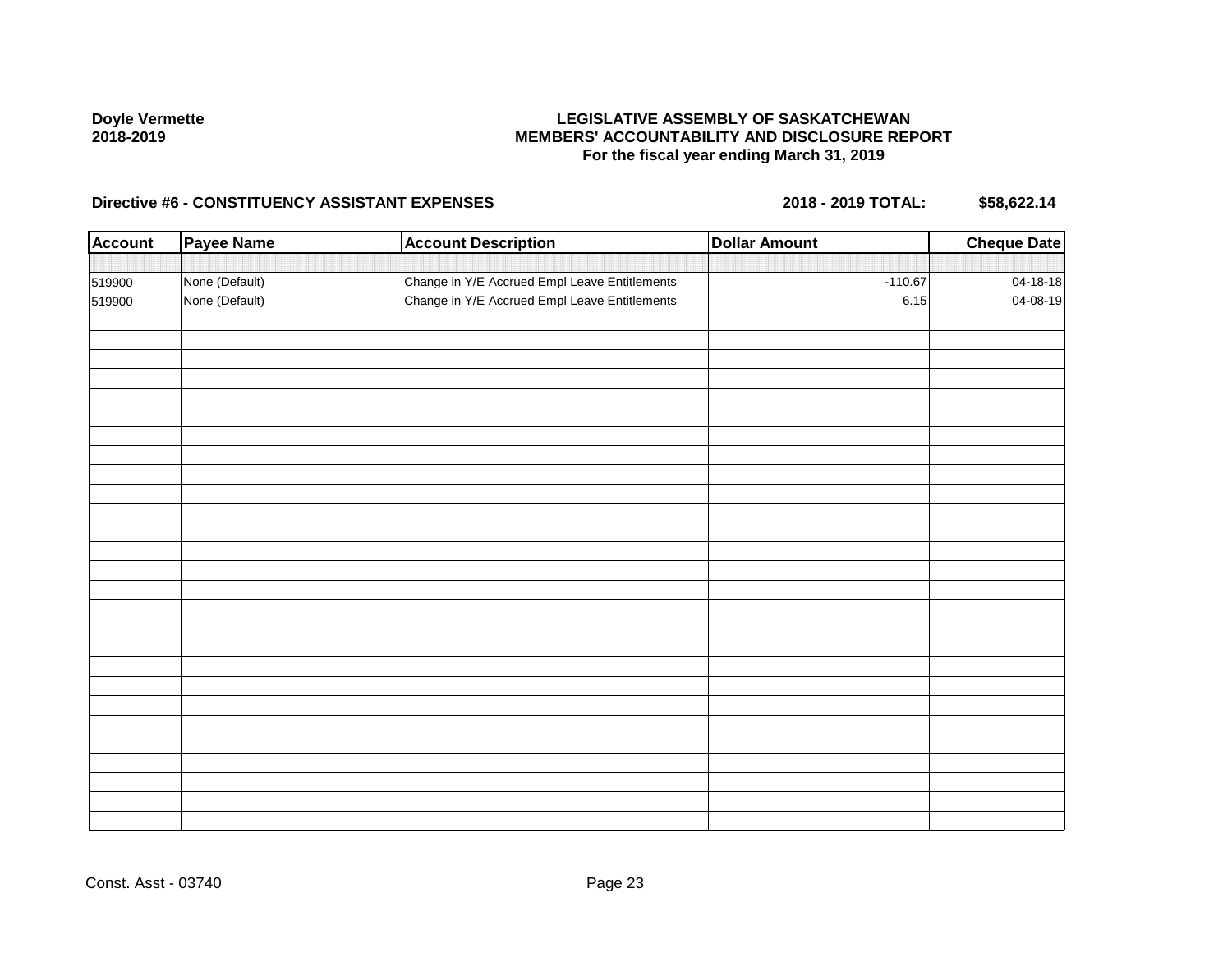## **LEGISLATIVE ASSEMBLY OF SASKATCHEWAN MEMBERS' ACCOUNTABILITY AND DISCLOSURE REPORT For the fiscal year ending March 31, 2019**

| <b>Account</b> | Payee Name | <b>Account Description</b> | <b>Dollar Amount</b> | <b>Cheque Date</b> |
|----------------|------------|----------------------------|----------------------|--------------------|
|                |            |                            |                      |                    |
|                |            |                            |                      |                    |
|                |            |                            |                      |                    |
|                |            |                            |                      |                    |
|                |            |                            |                      |                    |
|                |            |                            |                      |                    |
|                |            |                            |                      |                    |
|                |            |                            |                      |                    |
|                |            |                            |                      |                    |
|                |            |                            |                      |                    |
|                |            |                            |                      |                    |
|                |            |                            |                      |                    |
|                |            |                            |                      |                    |
|                |            |                            |                      |                    |
|                |            |                            |                      |                    |
|                |            |                            |                      |                    |
|                |            |                            |                      |                    |
|                |            |                            |                      |                    |
|                |            |                            |                      |                    |
|                |            |                            |                      |                    |
|                |            |                            |                      |                    |
|                |            |                            |                      |                    |
|                |            |                            |                      |                    |
|                |            |                            |                      |                    |
|                |            |                            |                      |                    |
|                |            |                            |                      |                    |
|                |            |                            |                      |                    |
|                |            |                            |                      |                    |
|                |            |                            |                      |                    |